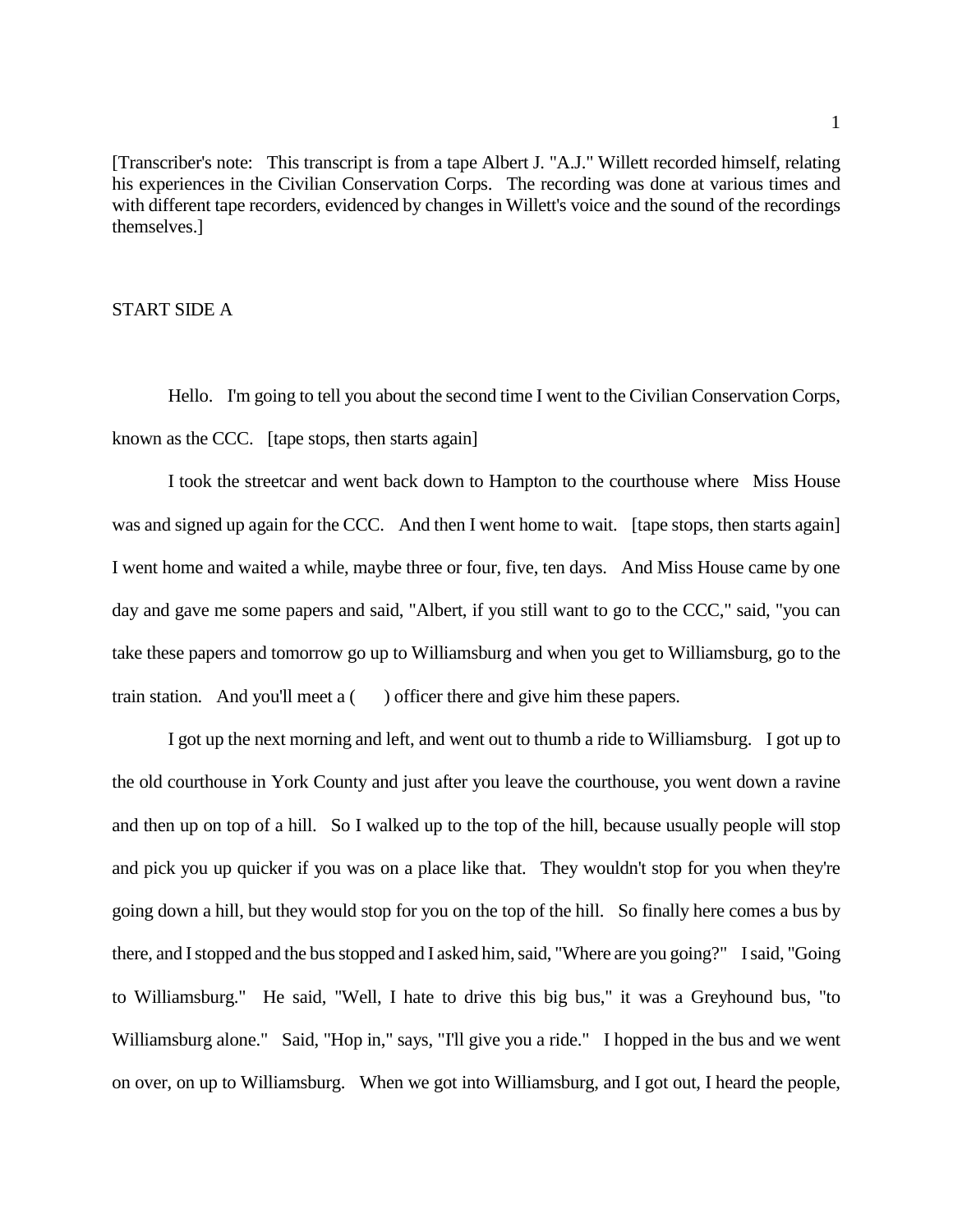one of them looking at the other one, standing at the bus station. He says, "My god," he says, "how in the world can that man afford to charter a bus to bring him up here, just one person getting off the bus!" [tape stops, then starts again] I looked back to see what they were talking about, and on the front of the bus across the top was a big, red "Charter" and on each side there was big, red "Charter."

[tape stops, starts in mid-sentence] ( ). So I left the bus station and walked down to where the train station was, where we were supposed to meet this army officer and give him these papers. So when I got to the train station, there was me and two other fellows. One was from Isle of Wight County and one was from a small town in Southampton County named Sidney. So we all three got then, got to talking and finally this army officer drove up and got to talk with us. And we told him we were going into camp and I handed him the papers. So he had some other papers with him he gave us. I told him I had been in camp before. He said, "Well, you'll be the one to take care of these papers." Said, "You take these, and here's your train tickets for you three and your meal, money to buy your meals with." And said, "You get on the train here and go to Richmond," which was a C & O train. "And then when you got into Richmond, you switch off that  $C & O$  and get on the N  $& W$ train."

[tape stops, starts in mid-sentence] . . . N & W train, and that took us through Farmville, I believe it was, and on up to Lynchburg and on into Roanoke. We got into Roanoke station, there was a Civilian Conservation truck waiting to pick us up. [tape stops, starts in mid-sentence] ... from Roanoke into Catawba, across Catawba Mountain, down in the valley and went on over to a place called New Castle, Virginia. Then when we got into New Castle, Virginia, we got on this dirt road that had these switchbacks on it. A switchback is a place on the side of a hill that's so sharp, that when you go straight ahead and then you'll make a complete turn and head back in a different direction, where the hill was so steep, you had to switch back about three times to get down to the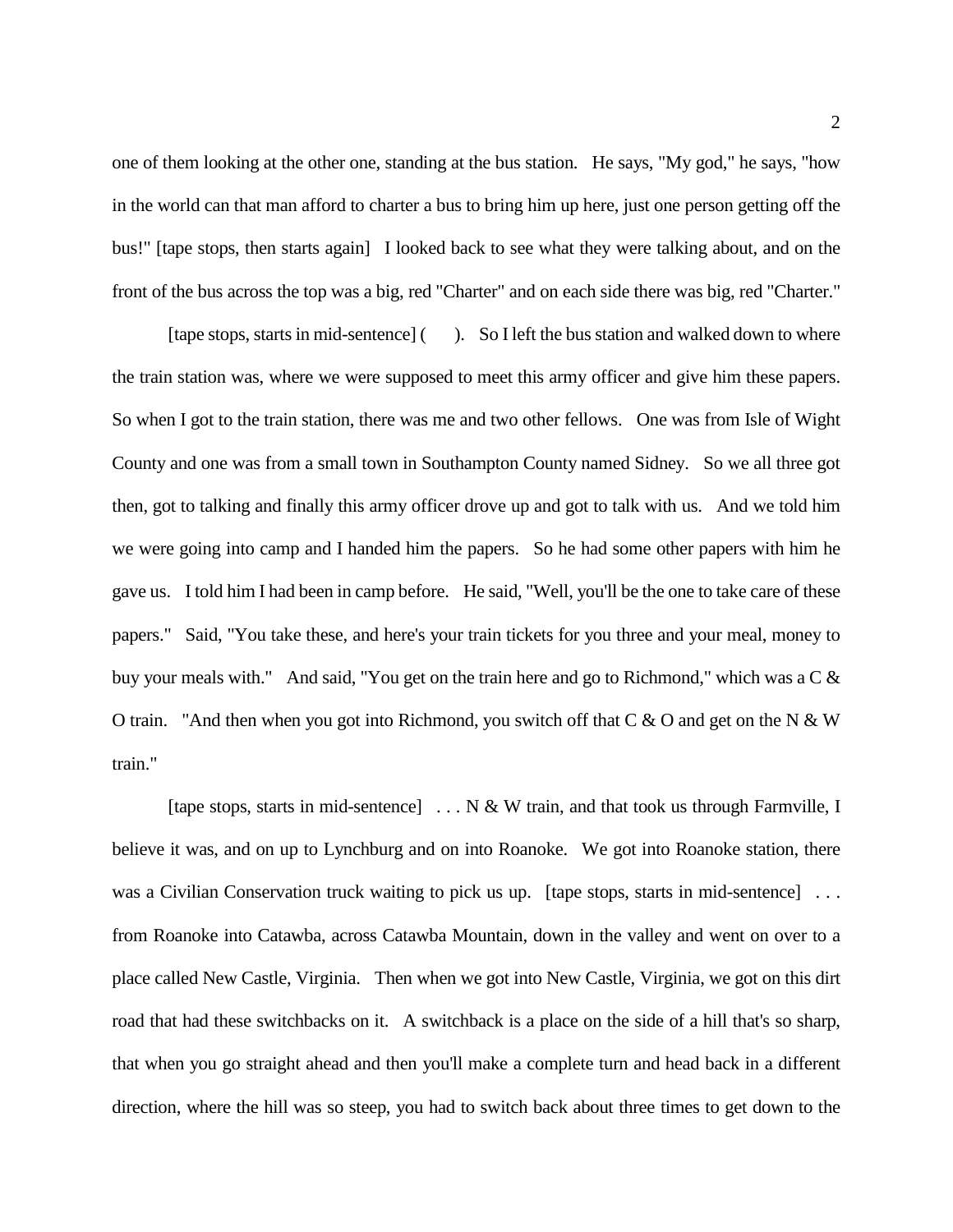bottom of the other side of the hill. After we got to the bottom of the hill, there was a bridge we crossed. And we crossed this road and we hit a another gravel road, and that's where the camp was. Before you went over the bridge, on the right hand side, was the forestry station, and a place for the trucks to go out, just all for the trucks.

Up to the left before you went over the bridge, there was a log cabin that one of the lieutenants moved, were living into. And then over on the right hand side down but past to where the truck garage and all was, there was another cabin that one of the other lieutenants lived into. You went across the bridge to our left, there was a supply house. [tape stops, starts in mid-sentence] . . . barracks on the right hand side plus the recreation hall and the dining

hall. The dining hall was in the middle. And on the other side, there was a place to get our clothes from. [tape stops, starts in mid-sentence] . . . ( ) house, and then there was a couple more barracks and then there was a wash house and then past the wash house was a building they used for schooling () where you could learn to type and go to school. And then on the other side of that was a carpenter shop where they had a long building there to build things in for the camp, for the carpenters to build. [tape stops, starts in mid-sentence]

... in camp a few days, and did KP work and piddled around in the camp, and one day he got, one of the lieutenants come by, and said he wanted all the people who had done any carpenter work at all or painting work to come up in front of Barrack #1. And we got up there and they had trestle benches set up, with a piece of plywood on the top and a chalk line down through the middle where you could split it in two two-foot pieces, instead of a four by eight, it would be two two by eight pieces. So he give us a hand saw, told each one, says, "Now go ahead and cut that straight on the line." Well, I had done a little work before because my father was a (). And after I start cutting, I kept mine right on the line. Some of the fellows that was ripping the stuff would get as much as an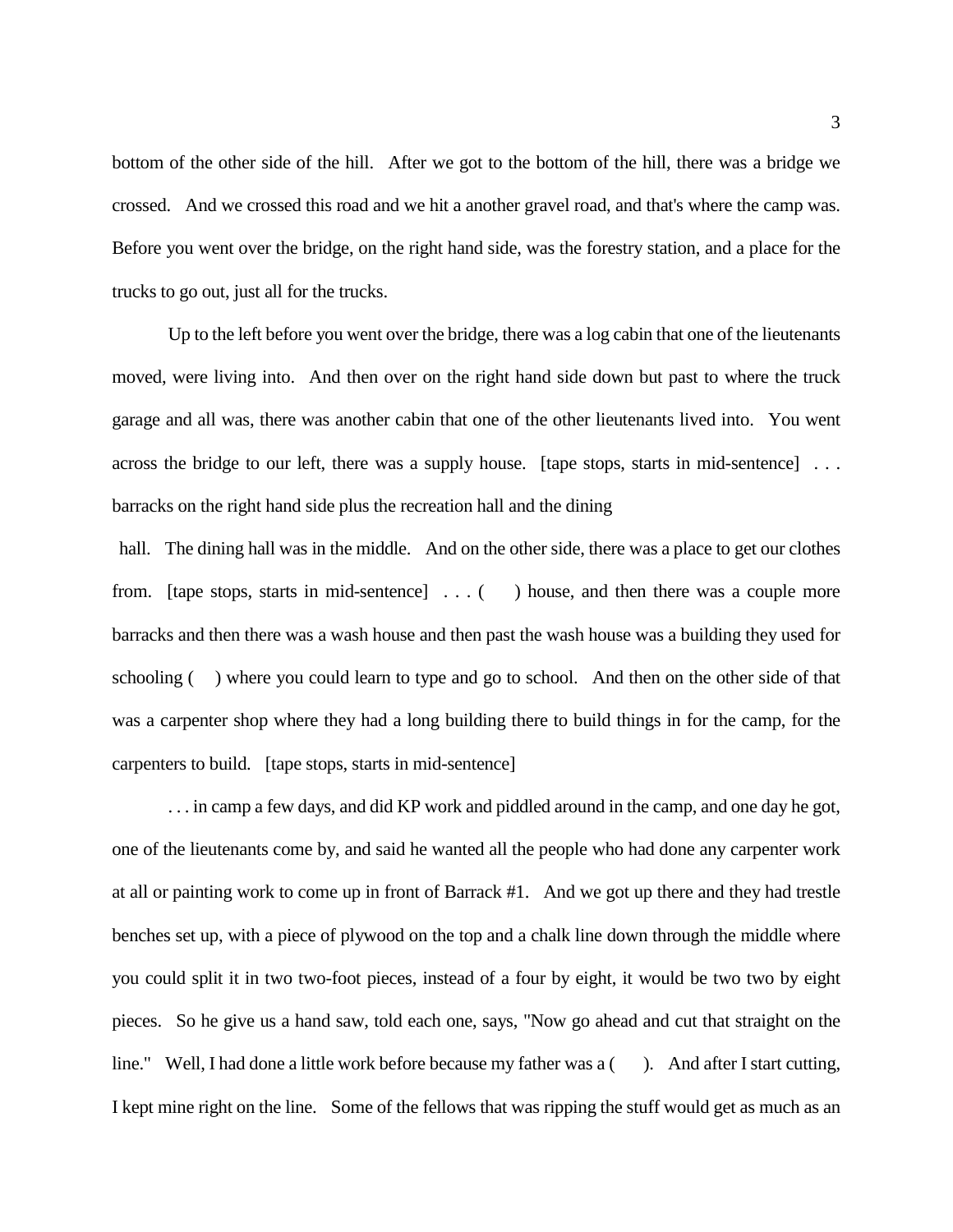inch, inch and a half off the line, and they couldn't get the saw to come back. So I cut mine straight down the line, and when the lieutenant looked at where I'd cut the board, he looked at me and said, "From now on," says, "you're a carpenter in this camp." So that's the type of work I started out doing.

First, we was cutting these strips, two by eight, to make some six by six entrance ways to go on the front of the barracks, in the buildings, where it was so cold, that you could go in the one door, shut that door, and open the other one. And the cold air wouldn't go in to where you were sitting, because you had two doors. [tape stops, starts in mid-sentence] . . . built these six entrances, I think it was six barracks, and I believe we may have put some on some of the other buildings, but I'm not sure. But we went ahead and we finished all of these, moved the steps out in front where'd they come down, on from the piece that we added on to it.

After we got this done, they got us to go inside the barracks and the barracks, by this time, the boys had put this beaver board, it was a soft piece of wood, something like sheet rock but it was made real soft. And there on the bottom, near the floor, they had kicked a lot of holes into it. It was, you could tear a hole in it pretty easy. Just falling against it, anything like that, you'd knock a hole into it. So they got us to take 3/8 plywood, four foot high, and go all around the bottom of all the barracks and the buildings that had this type of wall panels put

## into it.

When we got them done, they came to us one day, and told us they wanted us to go down and in Carver's Creek Station, there was a couple of buildings down there they wanted us to put some roll roofing on. So they took the material and trucks and about four of us boys and went down, started putting them on. One was a boy that had been in the navy, we called Sailor, and I don't remember the other ones. But we finished these two roofs. So the next day, or a couple days later, they got ( ) and they told us they wanted us to go up on the Barbour's Creek, turn left, and go up on that mountain.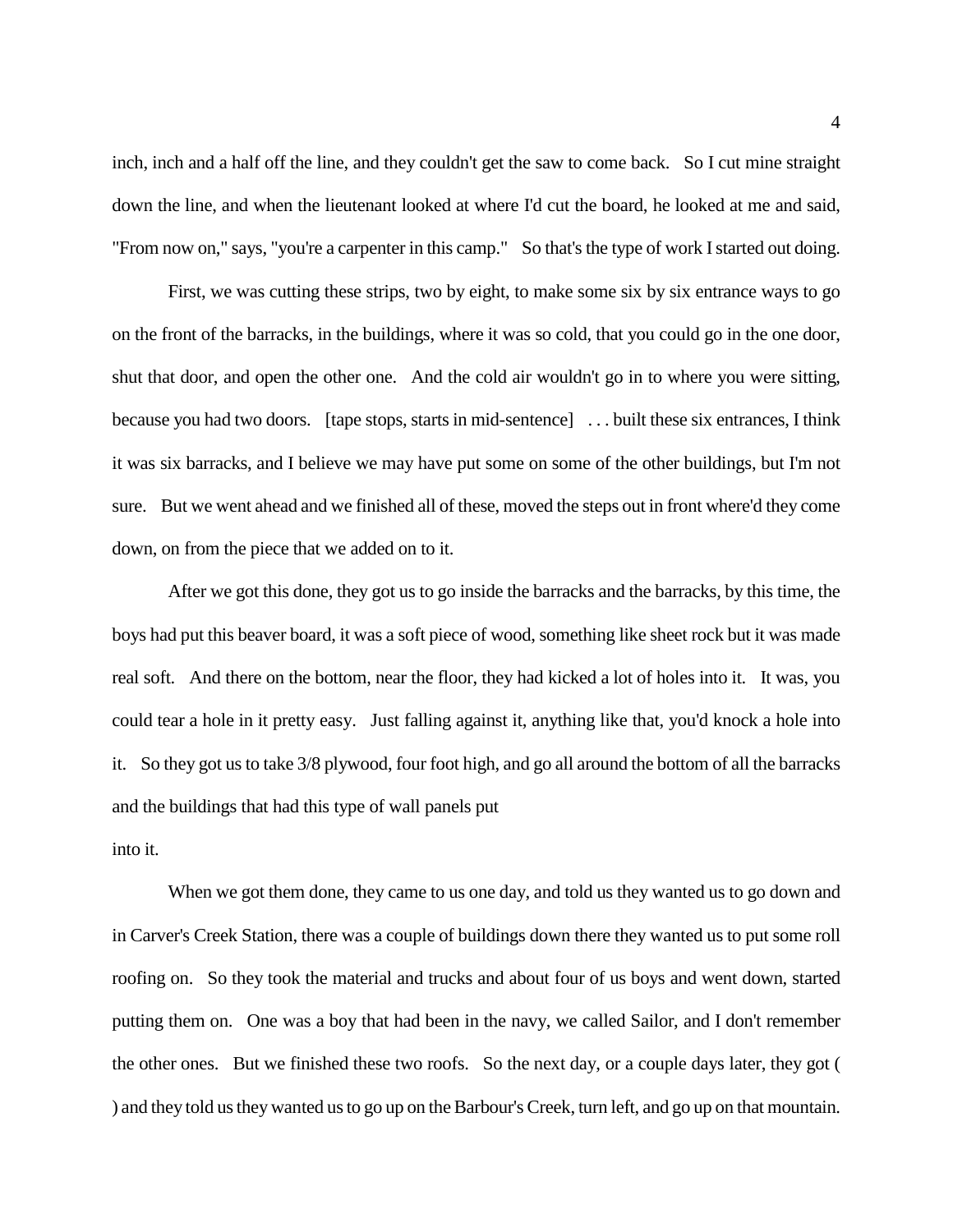And there was a fire tower up there, for us to put a new roof on. So we took the truck and loaded it up and drove up to the fire tower. We got to the fire tower and we started taking the material up the steps. It was about 80 foot off the ground. And we got up to the top of that fire tower, I took one look and I said, "Look," I said, "this is it. I don't go any higher." And Sailor looked at me and says, "What do you mean?" I said, "Well, I just, I'm not going up on that roof. And, and work." I said, "If I fall off that thing," I said, "I can see myself right now falling down there and being chopped to pieces by those cross braces on this fire tower." And he said, "Well," says, "if you want me to," he says, "I don't mind going up there and work." Says, "I'll go up there and put it on." Said, "If y'all will bring all the material up and put it on the landing and hand it to me, I'll get up on the roof and put it on." I said, "Brother, let me tell you one thing, I'll bring you anything you want, why, I'd bring it up there and put it on that platform. But this is as high as I go. I don't get any higher off the ground." We were up on top of a mountain, and we were 80 foot, just about, from the ground to the platform. And you looked down over that 80 foot and then looked down the side of the mountain and it was a long ways to the bottom! So we got, all got together and carried the material up there, and Sailor got up on the roof. You could go inside, and there was a trap door you could come up through the roof. And that's where we'd hand him material. He got out on that, took a rope, there was a knob in the middle of it, sticking up, and it was a four sided, it was a hip roof. So he tied a rope around that knob and then wrapped it around his waist. And he'd go put the bottom strip on first, then he'd wrap the rope around his waist a couple more time and move up. And finally he got it all on, we got that finished.

After we got that finished, they had put some beaver in a pond up there to try to get the beaver to grow back up in that section. I don't know why they'd want beaver up there. But in doing that, somehow or another a man's stream, spring water, said he was drinking, came from that, a place where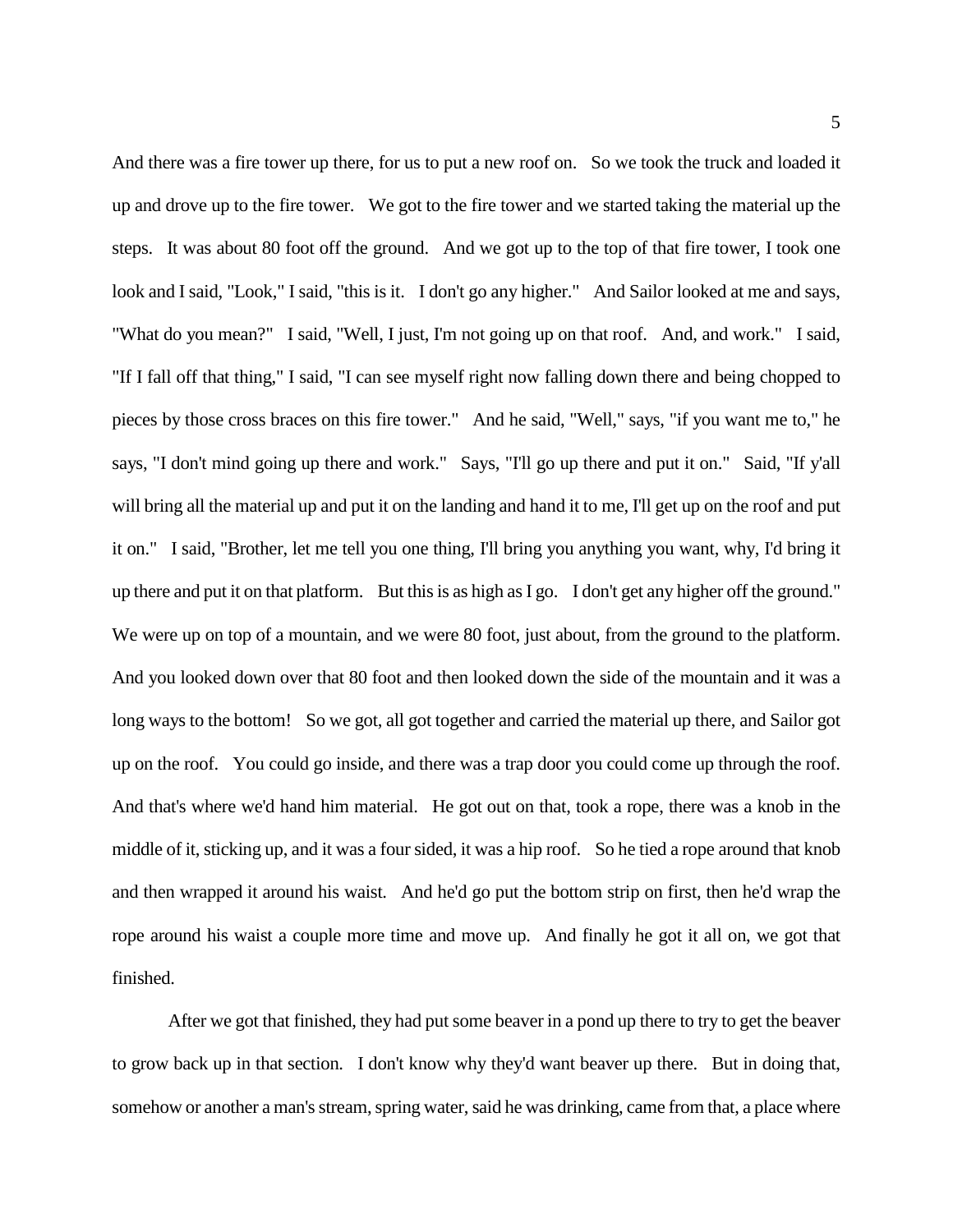they had put the beaver in the pond. And it polluted his water. So he got after the government and the government decided that they'd go up on the hill, to another spring that was about 19 hundred feet up past this place in Barbour's Creek, so we could put a pipeline down and run it to the man's house to give him water to drink. So he set the pipe out there, it was anywhere from 3/4 [inch] and then it kept getting larger and larger until we got to a two inch pipe. And we dug the whole thing out, we start laying it off, and they were digging it crooked, this way and the other. I said something to the leader that was working there. I said, "Look," I said, "if they keep digging like that, we'll never get the pipe in there. And he said, "Well, what do you mean?" I said, "Well, look how crooked it is. There's no way in the world you can bend that pipe." And he said, "Well, do you think you can do better?" I said, "Well, I could take some stakes and put some line down through here, and just make a slight bend. And every ten foot put a stake and each band dig a ten foot space." He said, "Well, you go get the wooden pegs and you do that, now. So I pegged it all out, from top to bottom. I believe it was 19 hundred and 50 feet. We put it all in, and nobody thought to look at anything, put it all together and let the water come through it. The water run for about a minute or two and all of a sudden it shut off. So we start digging down in the lower part and we dug maybe a third of the pipe up, and I took it apart and we couldn't find anything wrong with it. So we went to the other end, where the two inch pipe was and started at the spring and started taking it apart and digging it up. We dug about another third. It only left about a third of it, so finally somebody in the crowd, I don't know who it was, says, "You know where we reduced this pipe," says, "there's no sense in us digging it all up." Says, "We just dig up where we put the reducers in to make the pipe smaller." And so that's what we did. We measured it off, went down, started taking the pipe loose where we had put the reducers in. Finally we got to one, we found out what it was. They had stuffed the bill, the paperwork for the pipe up in the pipe. And nobody had thought to look through them and be sure,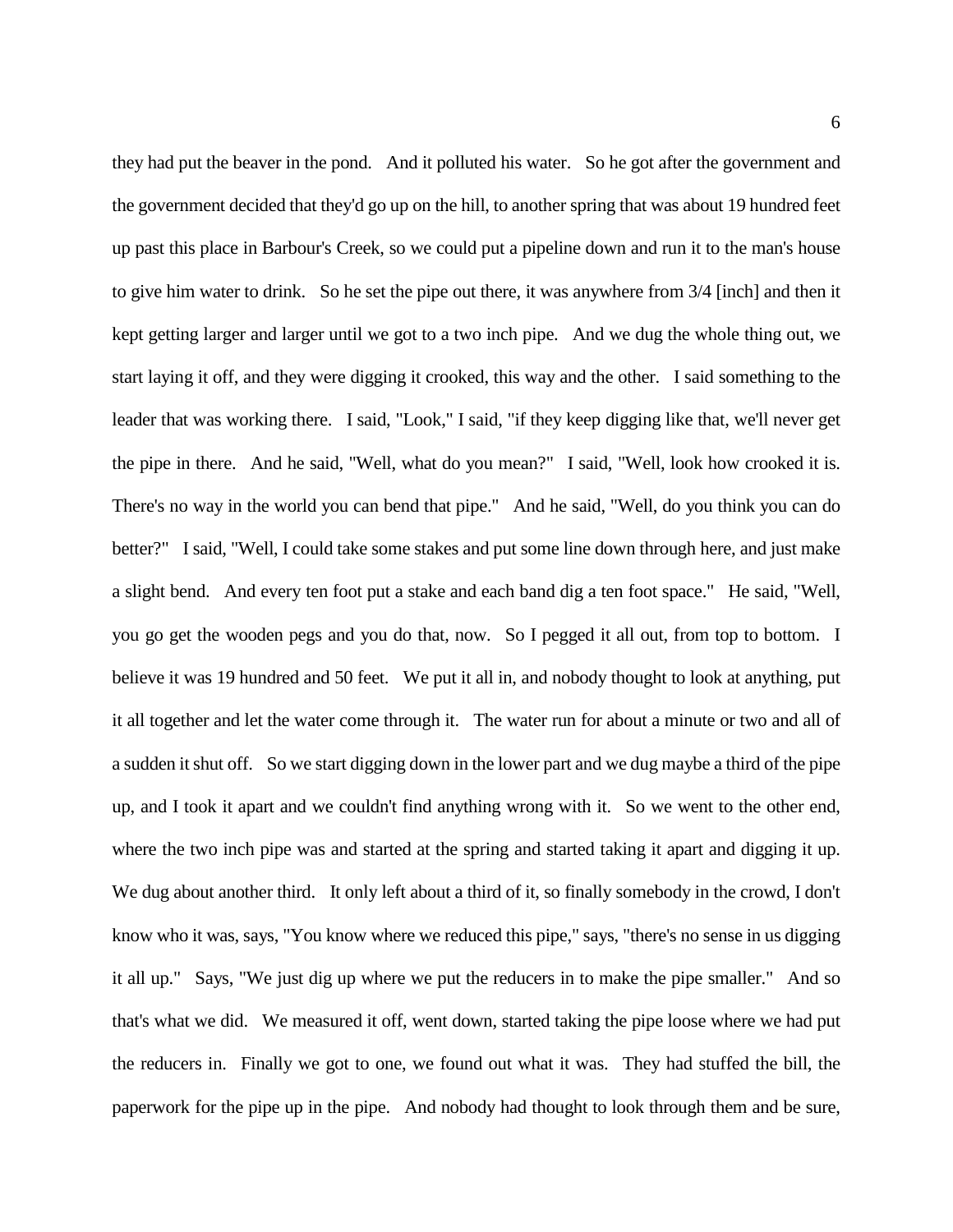you know, that it would flow up through them. So we put the pipe in with the bill into it, and that's what stopped it up. And we got that off and got that running, got the water running good.

[tape stops, starts in mid-sentence] . . . camp about two weeks, three weeks, and one of the boys in there told me that there was a boy up in Barrack #5 that was from Hampton, Virginia. So I went down to this barrack to find out who he was. And when I went in there, his name was Erby [?] Harris. And he lived about, maybe one mile from my house. He lived on Alisa [?] Avenue in Hampton, I lived on Seely Avenue. So we got to talking to each other, and he asked me about different people that I knew. One of them was our ( ) and different like that. But we didn't really know each other. But anyway, we sit there and talk for a while, and I went on back to my camp. In 1949, I was building houses out in Cherry Acres out in Hampton, Virginia, and this fellow come out there looking for a job. And it was Erby Harris. So I hired him and he worked for me about a year, until I finished that project, and when I finished that project, he went somewhere else to work.

There was one boy in the camp about my size, and he kept picking on this one little boy until they got in a fight. And then they got in a fight and the lieutenant came down to see him and he blamed it on the little boy. So the lieutenant gave the little boy extra work to do. We went on to work the next day and when we come in the next afternoon, they got this little boy to do the extra duty. He was cleaning up trash, and working around the camp and doing things of that type. And while he was doing it, this other boy about my size was in the barracks bragging and laughing about how he had done something and the other boy was doing the work for him. Well, he finally made me so mad and I smacked him up side the head and knocked him across the bunk. While he was laying there on the bunk, this other fellow that I work with, Daffenbaugh [?], he was a lot bigger than I was. So he come over there and says, "Look, Whitey," says, "you're always beating on these people in camp." Said, "Why don't you hit somebody as big as me?" I said, "Well, that would be a good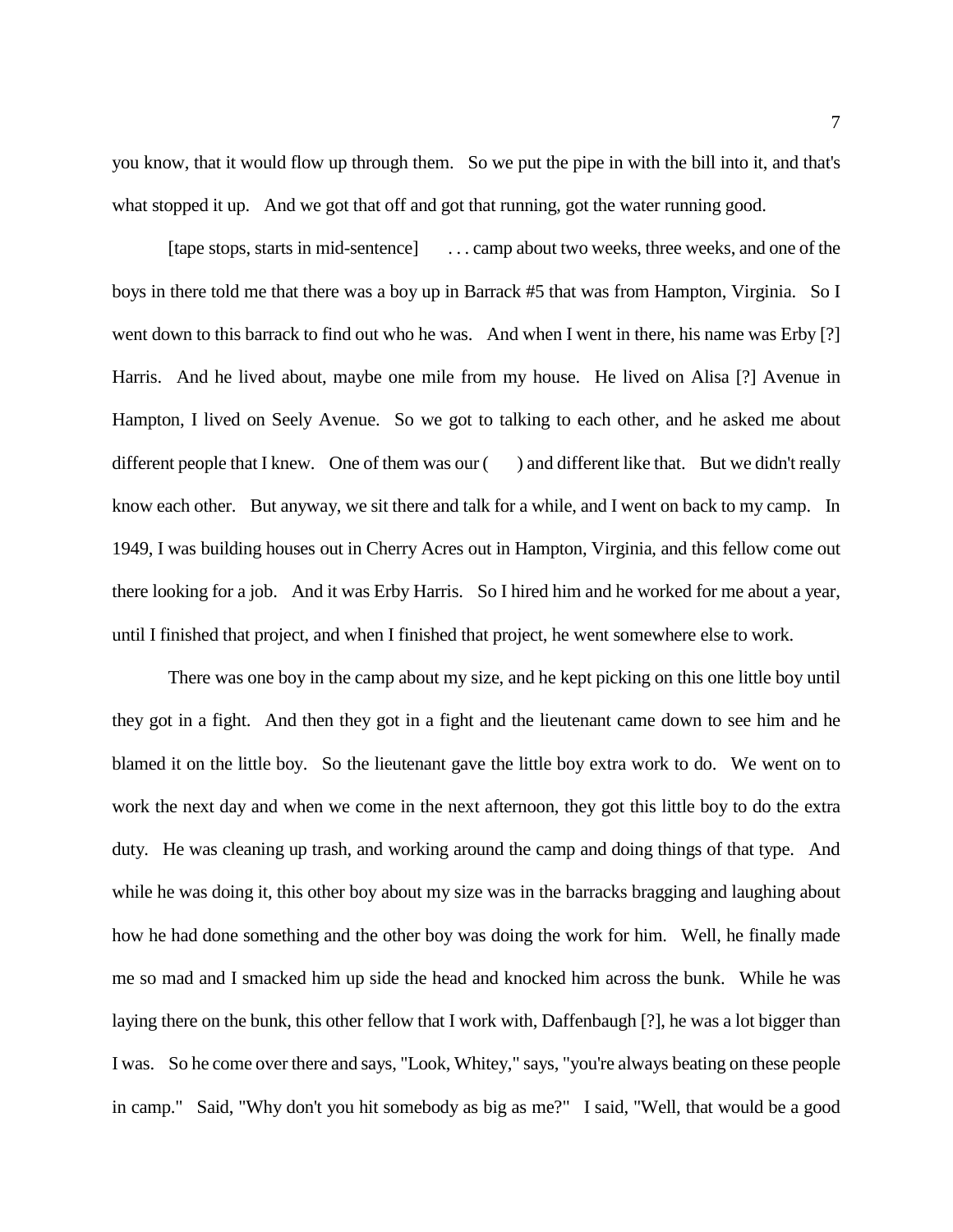idea." Says, "I can knock you down," I said, "then these other fellows in camp wouldn't bother me any more." And finally he said, "Well, by the way, what did you hit him for?" So I told him what had happened, how he had picked a fight with a boy, then turn around and told the lieutenant that it was the boy's fault, got the little boy extra duty work to do, and he was up in there, gloating over it and laughing about it at the door while the boy was doing the work. And I told him I took it so long and that was it. Said I wasn't going to take it any more. So Daffenbaugh looked at me then and he said, "Well, that's what you should have done." Says, "Let him go ahead and forget about it."

Daffenbaugh was the leader in our barracks. He was the one that would get \$45 a month instead of the 30. Daffenbaugh and I were working together in the carpenter shop and we got along good all the time. I worked with him until I quit working in the carpenter shop.

The lieutenant would let us use the trucks to go in town on Saturdays, providing that the truck driver drove the truck. Greasy Jones was one of the truck drivers, so we decided to go into Roanoke one Saturday night. So we took and went into town one Saturday night, went to the show and what have you, in Roanoke. So we start coming back home, and we had to go up over Catawba Mountain, come down Catawba Mountain and when you got down the other side of Catawba Mountain, there was a little, narrow bridge there. It was a one-way bridge. It had the sides on it about three foot tall. And it was only for one car to pass but it was right wide. So we were coming down the hill real fast and when just as we got about half way in the bridge, this car pulls in on the other side and meets us. So the truck driver just hugged his side of the bridge and fellow driving the car hugged his side, and we passed each other. Well, the bridge wasn't too long, probably about 150 feet, 200 feet, so when we got on each side of the bridge, we got on one side and he got on the other, we stopped and walked back to see what was what, to see if anybody was hurt. And there wasn't anybody hurt. We got talking about it and said, well, I don't know how in the world you could pass on that bridge and not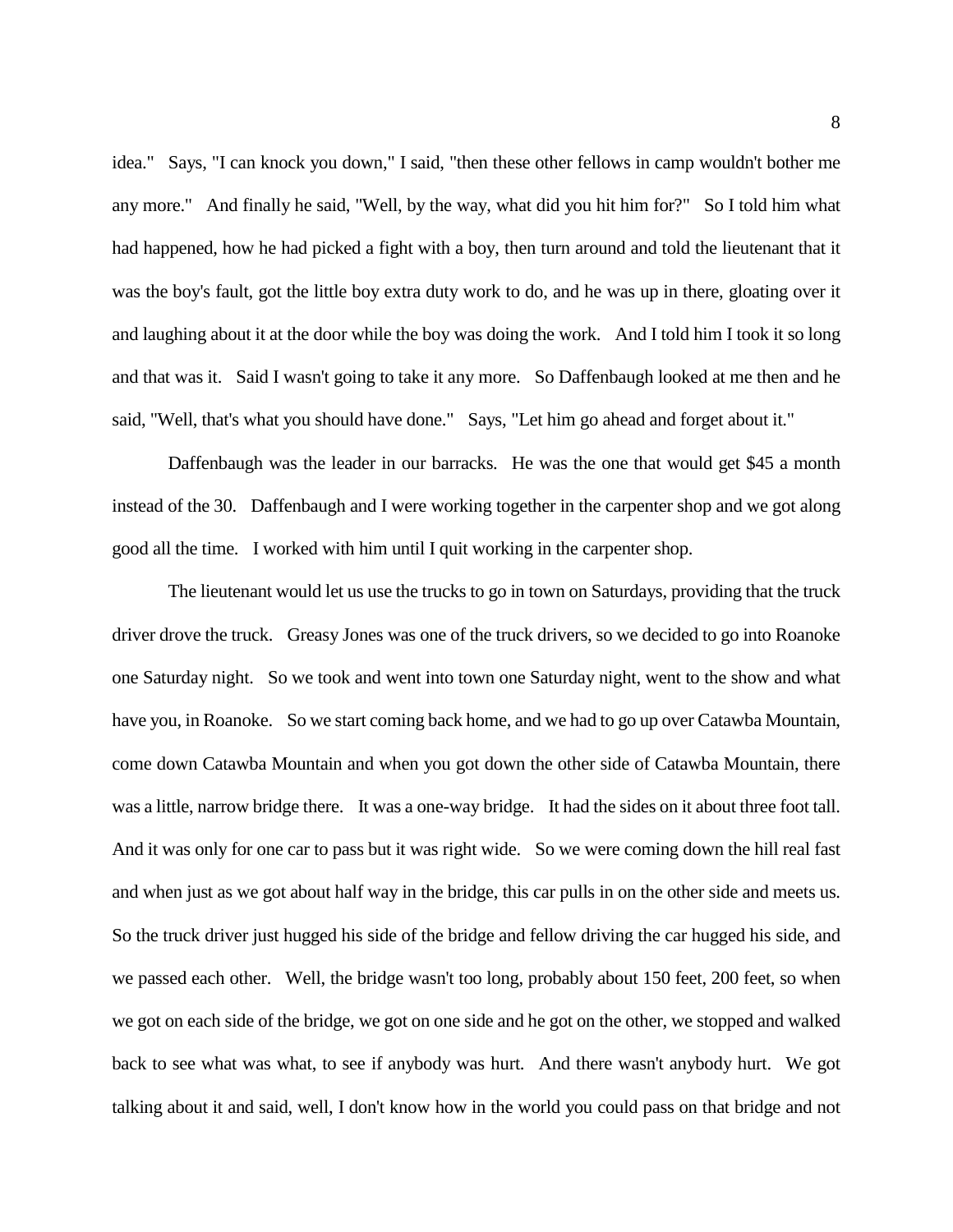hit each other! So we got a ruler out and started measuring. The truck body was eight foot wide, and the car itself, I forget exactly how wide the car was. But the car and the truck measured at the bottom, not the car and truck itself, but measuring the truck, the body and the car, it was seven or eight inches wider than the bridge itself. About the only thing that saved us was the body was sticking on the car and you had one of these convertible cars that you leave the windshield down on the, the hood, like you did in those days. The windshields was on hinges and you could lay them flat on the thing, the hood. And that's what made us so we could pass each other without hitting. If it had been a () or sedan or something like that, we'd of had a wreck. Set there for a while, went down to the water and washed our face because we was, it was late and we was all sleepy and tired to start with. Washed our face ( ) in the stream where it was cool, then we got back in the car and went, the truck and went back into camp.

They hadn't put the flush toilets in this camp and what we had was latrines on the outside. And it was one man's job to keep these latrines clean. He'd have to scrub them out and disinfect them and what have you. But anyway, this one latrine was set on the side of the hill, it must of had six stools on one side and six on the other. They wasn't actually stools, it was just a wooden box made up with round holes for you to sit on. Well, anyway, he went in there one day and took gasoline to clean it with. He'd been doing this for months and nothing had happened. He usually did it when the boys was off to work. And he'd take gasoline and go in there and rub all around the seats and across the top. He'd take a stick with a, put a rag on the end of it and wrap it around and tie it and he'd rub this gasoline all around in there. Well, this one particular day when he got through, he had some left in the bucket, so he just dumped it down in the hole. And evidently it must of made a lot of fumes in there. One of the fellows came in there to use the bathroom and he set on the stool and he started to smoke a cigarette. So he lit the cigarette and when he did, he took the match and just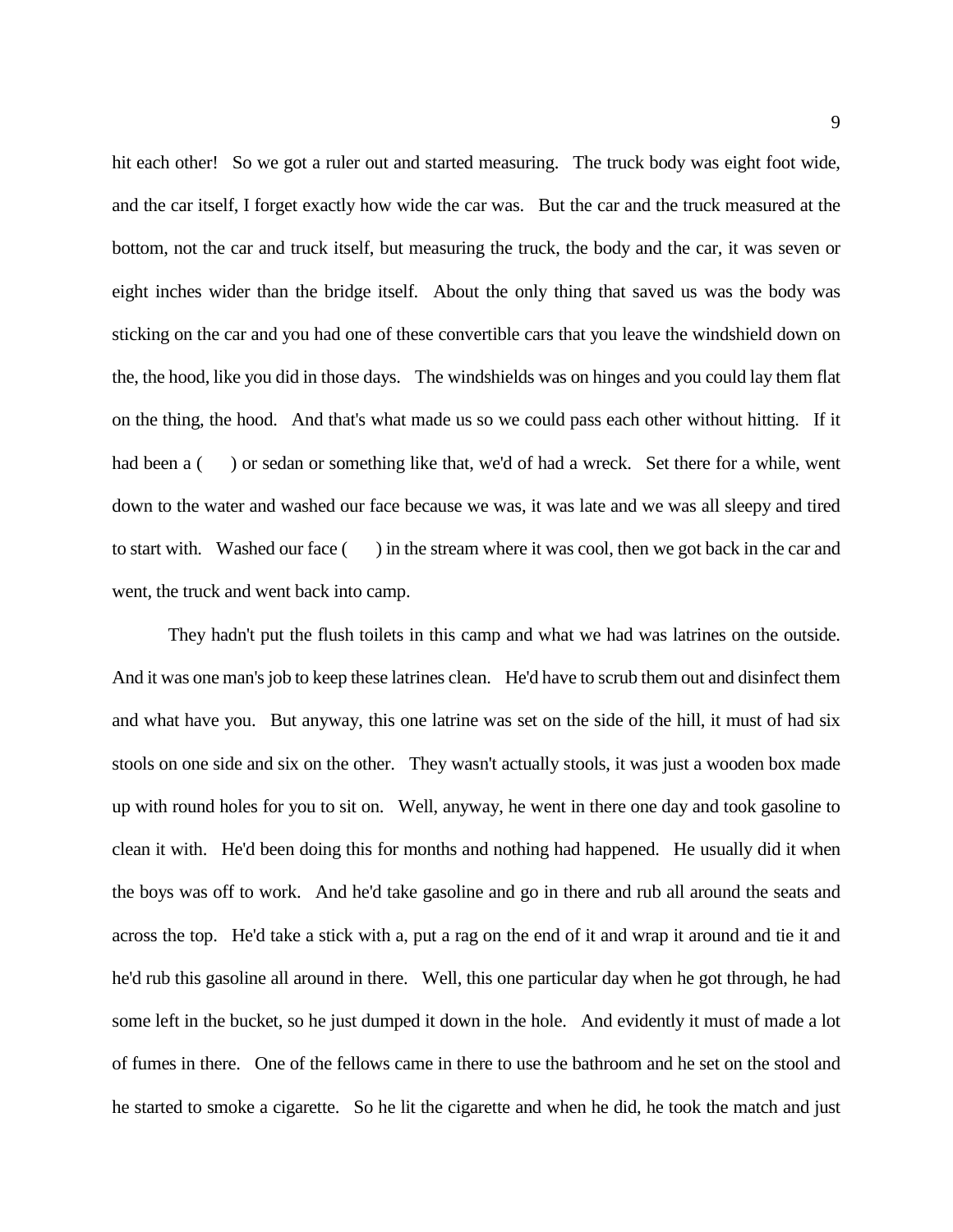dropped it down the hole next to him. And there was a heck of an explosion. And just like I say, it was kind of on a hill so one side wasn't completely on the ground, the box it was sitting on, it must have been a foot and a half sticking out of the ground. Well, the explosion was so great, it blew that out about six to eight, ten inches from the foundation of the house, and really wrecked the latrine. The boy sitting in there was lucky; the only thing happened to him, he got a big sunburn around his rear. I mean to tell you, it was burnt right bad. And he couldn't sit down for two or three months. But that was the only thing that happened to that, was that burn on him.

When Erby Harris came to work for me out at Cherry Acres, we got out there talking one day and he told me about being in the CC camp and I told him I was, too. So he asked me at the time what camp I was in, and I told. He said, "Well, that was the camp I was in." So I couldn't remember at the time about going down there, talking to him. So he didn't remember me and I didn't remember him. But he remembered this incident about the toilet being blowed up and that's how we actually knew we was both in camp the same time. And then in later years, he passed away back in the '80's and after he passed away, it came to me and I remembered going up there and talking to him, and asking him about different things and he was telling me about this man that he knew, that . . . lived in Lasalle [?] Avenue with him.

[tape stops, restarts in mid-sentence] . . . gave everybody a nickname and just about the time they come into camp. [tape stops, restarts in mid-sentence] . . . had. But the fellow from Sudley, Virginia, he was a, drawl when he talked, so somebody asked him, said, "Where are you from?" And he said, "Sudley." [suuuud-lee, first syllable drawn out] And when he drawls it out like that, from then on until the day he left camp, his name was Sudley.

Two of the boys was fighting one day in the camp and everybody would not tell on each other. But they were fighting and one of them knocked one of them across the bunk and hurt his back. It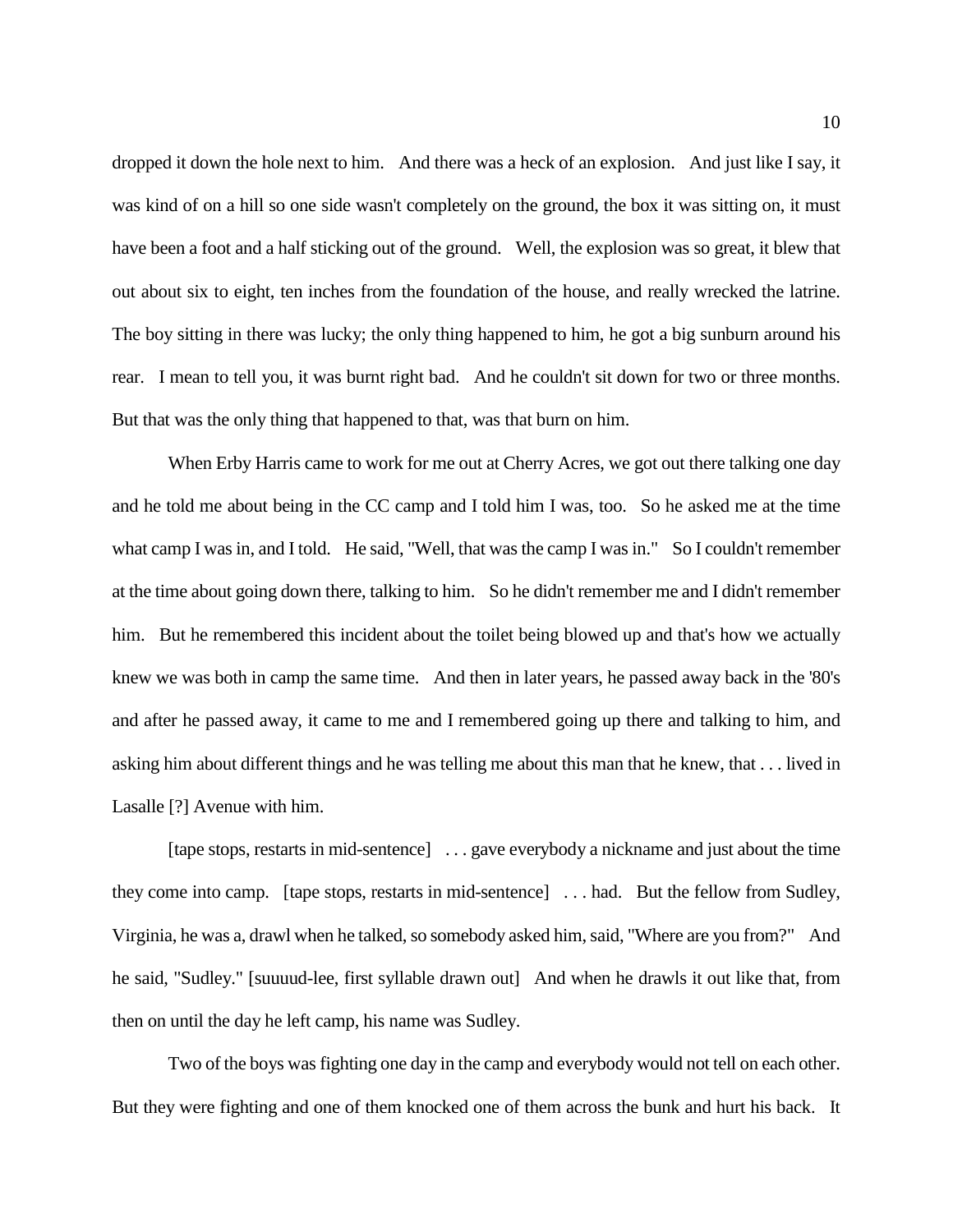must have been hurt pretty bad, because they had to take him to Walter Reed Hospital up in Washington, and they kept him up there for about three months. So when this happened, the lieutenant came down and wanted to know what happened. So one of the boys told him that he tripped over one of those lockers that we had. We had wood lockers down at the foot of our bed for to put our clothes in. And they were covered with metal. So he said, well, the best thing to do was get rid of those lockers. So he went and got a sketch made up to make some wall lockers. So me and Daffenbaugh and another fellow, I don't know who his name was, we worked in the carpenter shop. So they ordered us a bunch of one by sixes, used lumber, and it was pretty rough and we had to make a decent-looking locker out of it. So we finally got them together and start making the lockers. We wind up, we had to make, I believe it was about 200 to a camp, I'm not really sure. It was right, anywhere from 175 to 225 lockers. But we made all these lockers and put them on the walls and that gave them a lot more room in the hallway, like you're walking down at the foot of the beds. So we got all of them done and the first I know, some other fellow came from another camp, another lieutenant, and seen the lockers. He talked about what a good idea it was, and so they got us to build lockers for another camp. So we built the lockers for another camp and when they did, they come and picked them up in a truck and they carried them away and they installed them themselves.

Daffenbaugh and I one day got together and we cut a bunch of strips out and then after we got off work in the afternoon, we'd go down and we made us two little replicas of the fire towers. And the way we made them was the top of the fire tower and we had the open places where they had windows in theirs, we just left them open and made a, put a lamp up in there where you could make a reading lamp with these fire towers. And they did look right good, they was about five foot tall. So one day the lieutenant come down there and looked at them and he said he wanted one of them. We told him, we said, well, we'll make you one later. He says, "Well, I'm going home this weekend."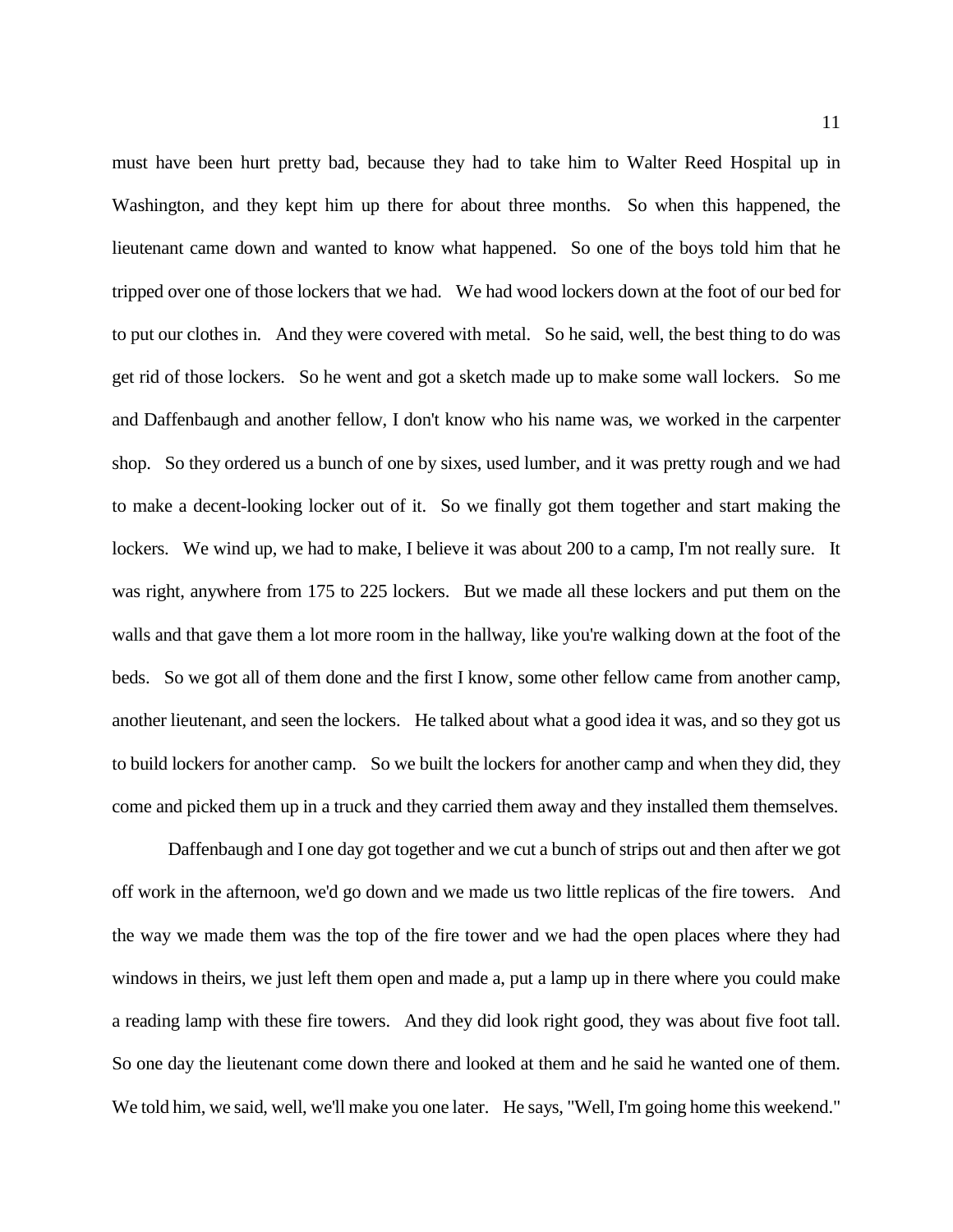Says, "I'd like to go and take one with me." So I told him, I said, "Well, I don't want to get rid of mine," and Daffenbaugh said, "No, I don't want to get rid of mine." I said, "Well. . ." He says, "I'll give you \$20, one of you \$20 for one of those lamps." So Daffenbaugh looked at me and I looked at Daffenbaugh and Daffenbaugh says, "Well, I don't want to part with mine." Well, a twenty dollar bill in those days looked like a lot of money to me, so I parted with my lamp, and let the lieutenant take it home with him. But I never did build another lamp.

The () that the man caused to get the extra work, I called him a little boy, he was just small for his age. But one day he got a letter from his mother, and she had written a letter to him and told him that she had had a baby and she was living in a car body. And I read the letter myself. So I'd hitchhiked home quite a few times and I'd started home, and so he wanted to know if he could go along with me as far as he could until we separated. We'd have to separate when we got to Lynchburg, because he would be going one way, and I would be going the other. He'd be going north, and I'd be going east. So we started hitchhiking together. We got talking about this, that and everything, and he was talking about how his mother was, and they didn't have anything to eat, and I don't know what all. And we got on the bridge where you're going, where you cross the James River and in them days, the road came straight to the, across the bridge and then made a 90° turn and went left, then made another 90° turn and went right again. When you were thumbing a ride like that, if you would get on a hill or get on a sharp curve where they had to slow down, they would stop quicker for you than they would if you was out on the open road or if you were going down or uphill where they'd have to change gears after they stopped to pick you up. We stood there for a few minutes and the first thing you know, a yellow cab from Washington, D.C. came by and it screeched on brakes and stopped and picked us up and asked us where we were going. I told him I was going to Hampton,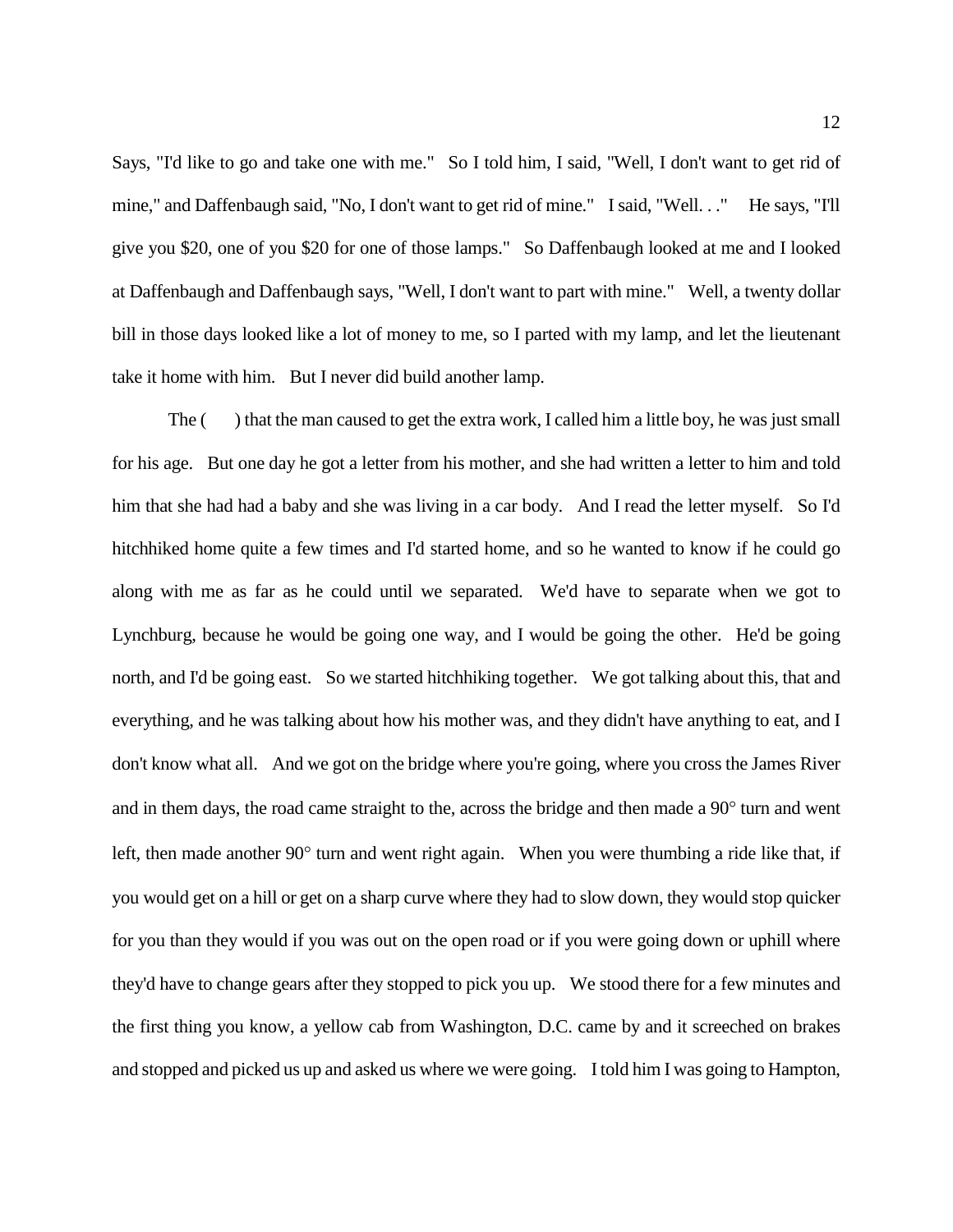Virginia, and the little boy told him he was going to Berryville, Virginia. Well, if he went with the taxi cab driver, he would be within 20 miles of his home. So we got in the taxi cab and he carried us up to the traffic circle there where Route 60 and 29 cross. 29 was going north, which is the way the taxi was going, 60 was going east, so I had to get off at this time. See, that little traffic circle they had there was one of the two that was in the state of Virginia at that time. The other one was up at Tyson's Corner, I think it was, near Washington, D.C. And the, traffic circles wasn't like they are today. They were small things and I doubt if they was over 100 foot across. They were just there to make you slow down and run around a circle so that you could turn off onto the road that you wanted to go off on. They didn't have the cloverleafs like they got today. They just had a road where you turn off at each place. A person be riding those roads at night and they would miss the traffic circle and go right across it. They didn't have a curbing around it. They had a little low place where you could drain the water around, and drain it through the, out from under the traffic circle. So if you hit that traffic circle and went across it, you really didn't do much damage to your car. But you could see a lot of tire marks on these traffic circles where the people had run across them many a time. I went on home and after I got home I got looking at this, that and everything. I had a friend that had a junk yard, and I went down to this junk yard and was talking to him, and he had an old '31 Oldsmobile convertible that somebody had sold him for almost nothing. And he told me that he'd give, let me take tires off another car and put on that one, so the tires would be better and sell it to me for \$65. So I thinking, well, where would I get \$65 from? So I told him, I said, "Now, look, I'll get what I can. How much will you let me take the car for and I'll bring the money back to you later, the balance of it?" And he said, "Well, if you can get me," it was either 35 or 40 dollars of it, he said, "you can go ahead and take the car. Then you can come back in another month or two and pay the balance of it." So I said alright. So my daddy was working on a project in Williamsburg, then. So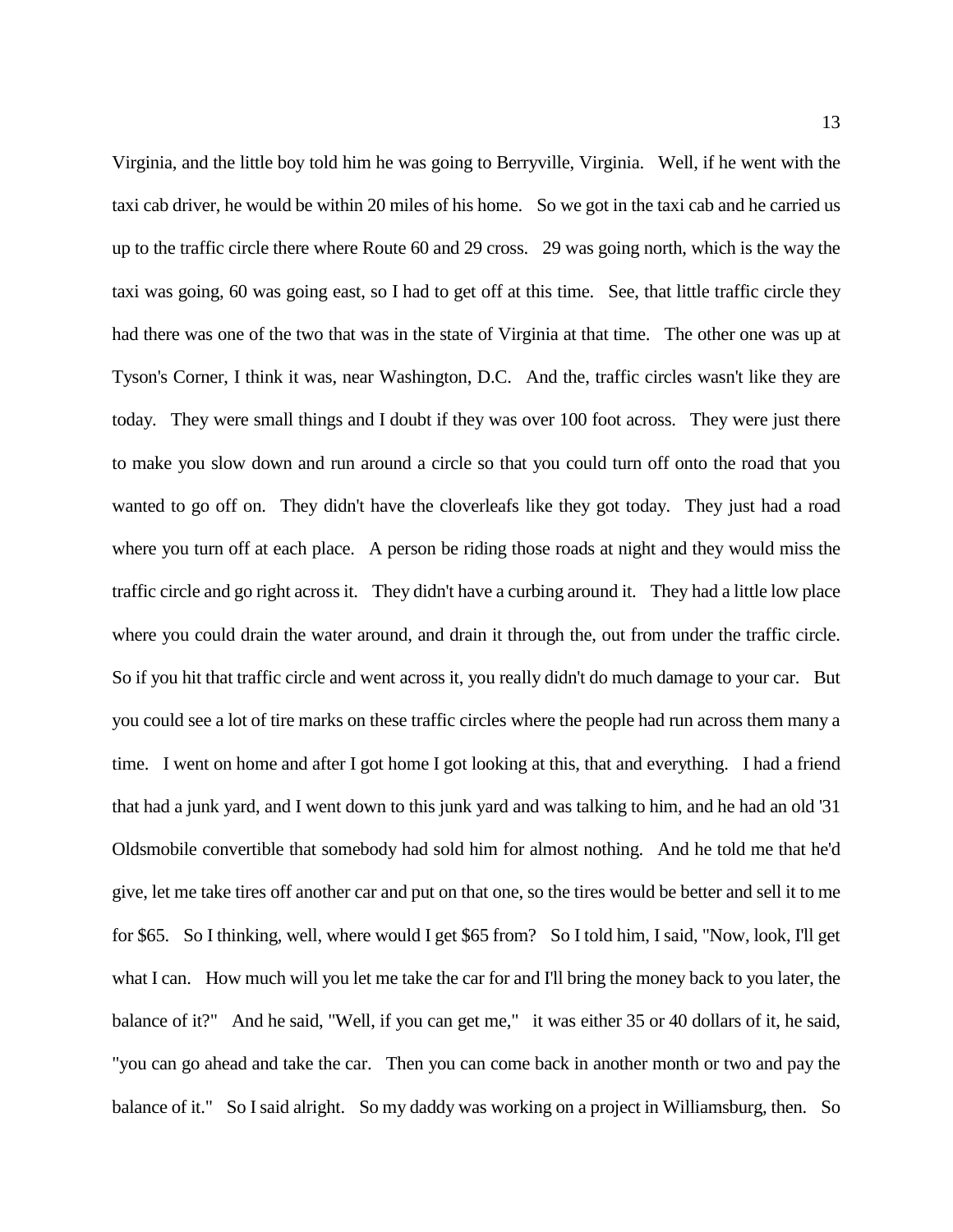I hitchhiked to Williamsburg and got enough money from my daddy to buy the car. So I got the car, got the license onto it, they didn't have inspections in those days, that I can remember. But anyway, I got in the car and I drove on back to camp. It was a thick sort of an Oldsmobile that had, it was a pretty car for the days. It had a wheel on each, fender on each side, had a chrome ring around that and had a mirror on top of that and it was low slung, close to the ground. Had wire wheels, had a black metal rack on the back, had running boards on it. It had a convertible top. The windshield itself was only about eight inches tall, and when you sit into it, the seat was sitting right on the floor. I got into it and I drove back into camp. Had to hide it up in the woods before we got into camp, because if the lieutenant'd seen it, you had to get out of camp, if you owned an automobile. So I hid it up the road from camp about two miles, then I'd walk into camp. About a week or two later, Daffenbaugh got at me one day and he come to me and he said, "Will you take me home tonight?" I said, "What do you mean?" He said, "Well, tell you the truth, (), I'm married, I got a little girl." He said, "I've rented a little two room cabin." It was nothing but two rooms, side by side, about 12 by 24 feet long, and it wasn't finished off inside or nothing, no bathroom, no nothing. Well, anyway, he was going to bring this little girl to live in that, so he could go be with her at night. Pay somebody else, and they would sleep in your bed for you, so when they come by and have bed count, and be sure the right amount of people in camp was there. Well, some of these times, he had time off and sometimes they did. We got together and I went over and  $($ ) with him, we picked the little girl up and brought her back. She was only about 16 years old. And he brought her and put her in this little cabin about five miles from camp. I'd take him down there some nights to see her and he would buy gasoline for me. Or we'd take the gasoline out of the, where we had to clean our paint. They'd give us five gallons of gasoline each week to clean the paint brushes. And if you take gasoline after cleaning the paint brushes, and let it sit in a can, the paint will settle to the bottom and the gas will lay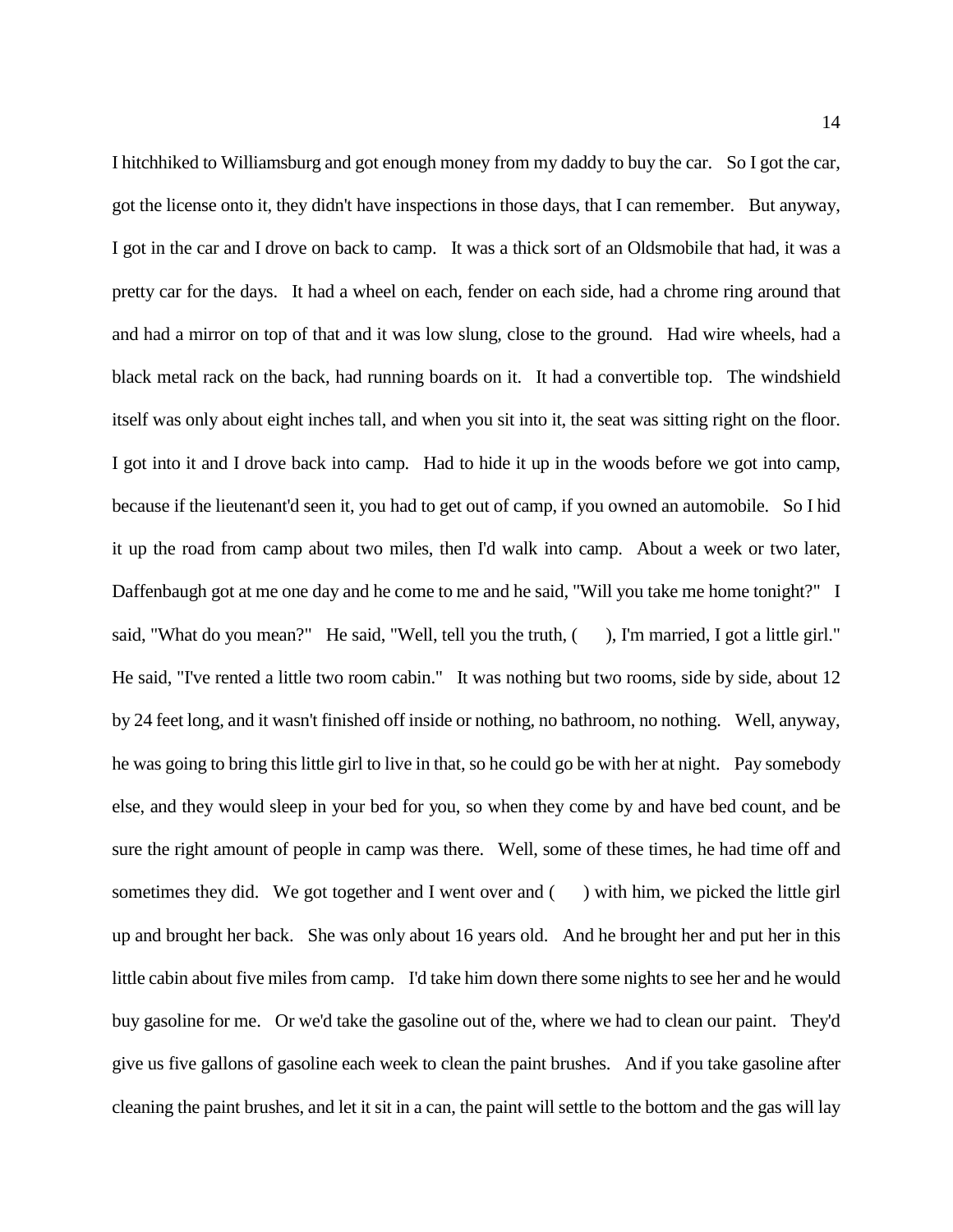on the top. So what you can do, we would take three buckets, three one gallon buckets, and wash the brushes in one first, then another one, then the other one. Well, instead of pouring all three gallons of gasoline out, we would take the last one we washed and put that for the second one and then ( ) the second one for the third one. And that's how we'd wash them out. We'd start with the dirtiest one, then the cleaner one, then the real clean one to get the brush clean. And that way we could take the five gallons of gasoline and do with it [what] we could [do with] fifteen [gallons]. So what we would do, we would take the extra gasoline and dump it in the car and then use the old gasoline to clean the brushes with.

[tapes stops, starts in mid-sentence] . . . boy from Yorktown, Virginia. I lived in Hampton at the time. And this boy was deaf and dumb, but he come into camp. And we could talk to him because he taught us how to sign language by making letters with your hands. I could go from A to Z with both hands, that's the only way I could talk to him. And you had to spell the words out. But anyway, he was a sign painter, but he couldn't read and write. So one of the time they told him, said go down there and put "Paint Shop" on the paint shop, where we had the paint shop. So he came down to the paint shop and he made a motion for the boy and then told the boy that he wanted him to write down "Paint Shop" on a piece of paper for him so he could paint it on the paint shop. And the little boy looked at him and he said yes, he'd write it down for him. So he wrote it down and the boy, he could tell and write the letters after you wrote them down, but he didn't know what they were. So the little boy wrote "Shit House" on a piece of paper and give it to him and the fellow went up there and painted "Shit House" on the paint shop. The lieutenant found it out and asked who done it and they said he did. He throwed a fit. Something about the boy, he couldn't talk but he could mumble. And when he mumbled, it sounded just like he'd say "Rabbit ()." And for about 15 minutes, that's all he did, was run around and yell and screaming that out. And finally we took paint and painted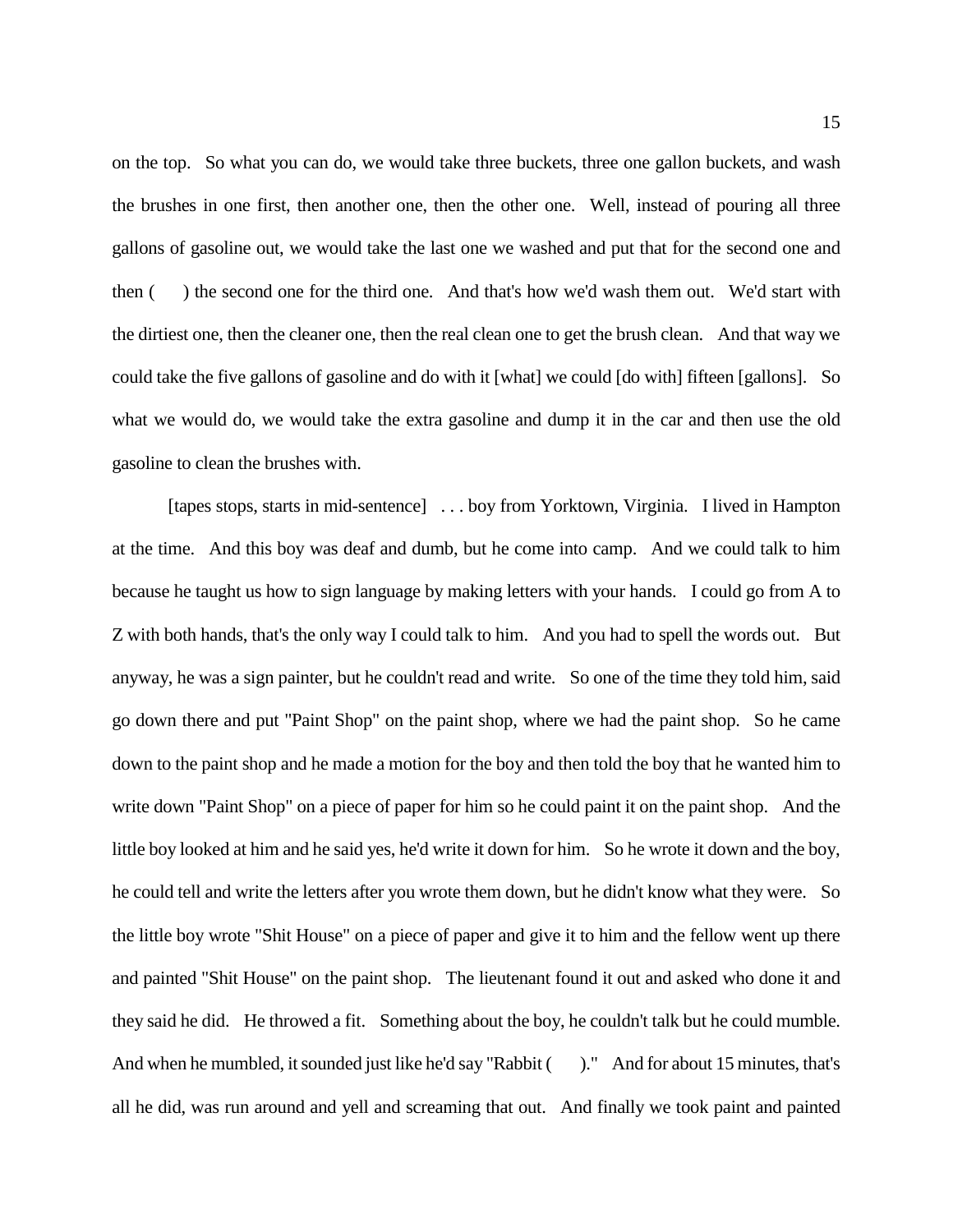over it and then give him the right sign to write back up there, and he painted the "Paint Shop" back up there for us.

When we were in camp a while, they were feeding us eggs that came in these big barrels, 55 gallon barrels in a brine. They were boiled eggs. And they were in these barrels and the barrels was about 2½ inches thick, they were oak barrels. And somebody looked at one one day and I actually saw it with my own eyes. It said on the barrels, "Processed in 1916." And the word got around, whether it was true or not, I don't know, but the word got around that the food that they were feeding us were packed in ice caves up in Greenland and the government was taking them out. They had them in Greenland for World War I and they were left over. And just like I said, I don't know whether this was true or not, but I did see the "Processed in 1916" on the barrel. And the paper took it up and put something in the paper about it. But from then on, we never got those eggs any more. There wasn't anything wrong with the eggs, I ate quite a few of them. I mean, I like boiled eggs and I would eat them. But the only difference that I could see, around the yolk of the egg there was a slightly green tint, between the yolk and the white. It wasn't bad, but it was slightly green around there, and other than that, you couldn't tell it from an ordinary egg.

We had one boy in camp that when in the summer when it was warm, he would always lay in the bed and not put any clothes on. And I don't know what he, he was trying to show by doing this, but he'd lay in the bed naked all night long. So they got together one night and got a gallon of molasses and he was laying in the bed and they took this gallon of molasses and poured it from head to foot all over his body. And we were all peeping out the covers, watching, acting like we were asleep. And he was slapping his body in the molasses. And it was warm, I guess that made it more sticky. But anyways, he was slapping, slapping, finally he'd seen what had happened. He jumped up and went to the bathhouse and took a bath to wash it off. He come back and cleaned his bed up.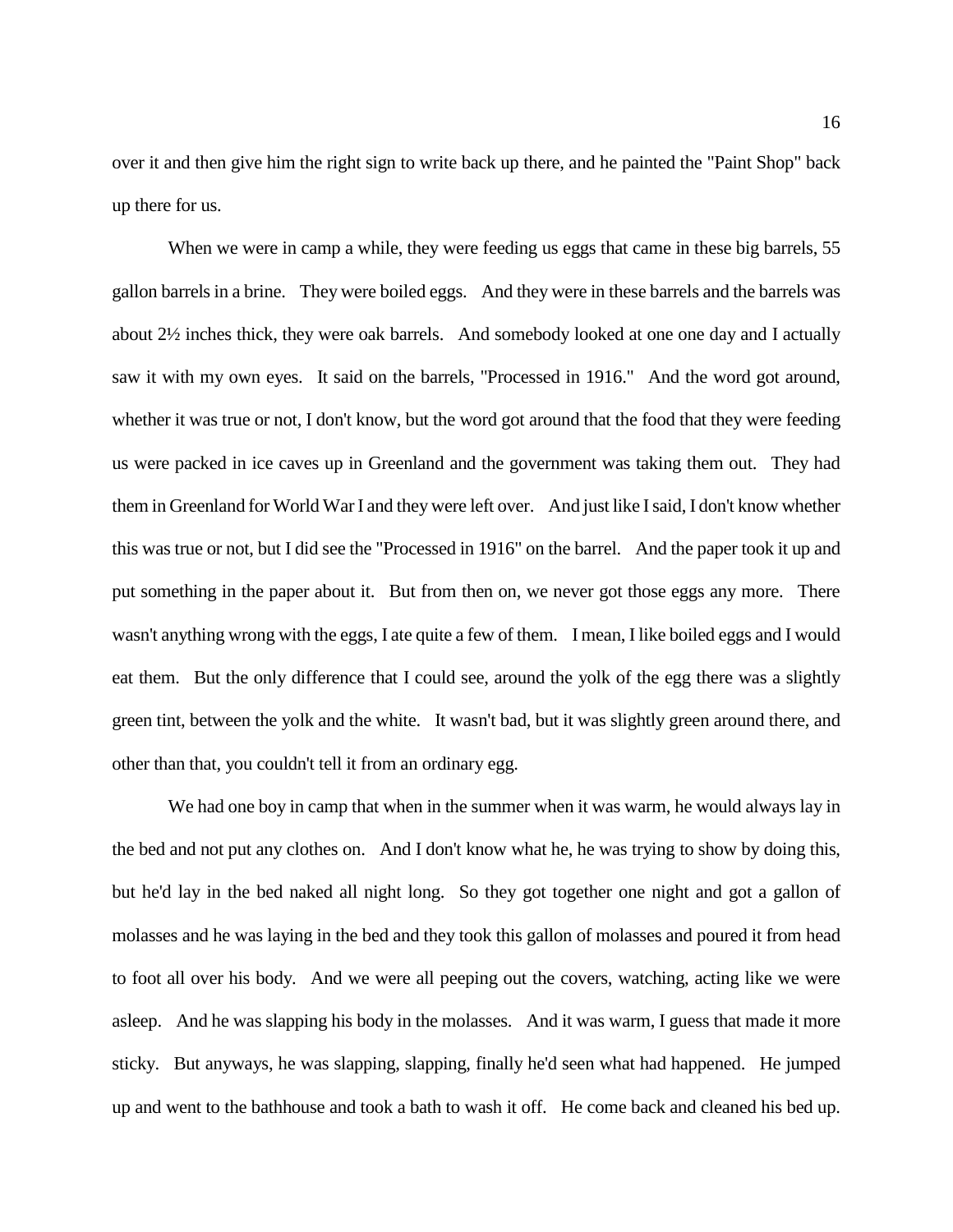Thought that was a big deal and we all night got a big laugh out of it. Oh, and he didn't sleep that way in the bed.

I decided one weekend to go home, so three or four of the boys that lived in Richmond, each one said they'd give me five dollars apiece. It was five of them and I made six. So that would give me \$25 to take them to Richmond and bring them back. So we all got together, got in the car and went to Richmond. I let them off, then I drove on down to Hampton when I lived there. This was Friday night. Saturday I run around all day, I didn't get much sleep Friday night. Saturday night I went down Buffalo Beach and then run around half the rest of the night and I got very little sleep. So the next day, I got ready about 3:00 and start heading up towards Richmond to pick the boys up. I got up to Richmond, I picked them up, and then we got in the car and we started driving. And I got real sleepy and I told one of them to go ahead and drive, but none of them had a driver's permit. So I had to do all the driving. We had driven all the way up to Roanoke and went on through Catawba Mountain and went into New Castle. It wasn't () about eight, ten miles from camp. But I went through New Castle, you made a sharp turn on a steel bridge and that's the last thing I remember. I don't remember going down probably about three blocks and then you had to make a left hand turn and go back out towards (). But I didn't make that turn where I was asleep and I run off a bank there about eight foot tall. The car turned over on it's side and hit a pile of telephone poles about 40 foot long. Slid from one end of the poles to the other end and then dropped off the other end about five foot to the ground, the car dropped, and when it did, it tore the whole side off. It was a tight car and the door would open from the front which they call suicide doors in those days. ( ) it hooked on the poles, and when it did, it ripped the door off, plus the side next to the, where the rumble seat, it had a rumble seat into it. Three of the boys was in the rumble seat, and three of us was in the front. Farmer was in the rumble seat, and he, they had a blanket over the top of their heads to keep warm.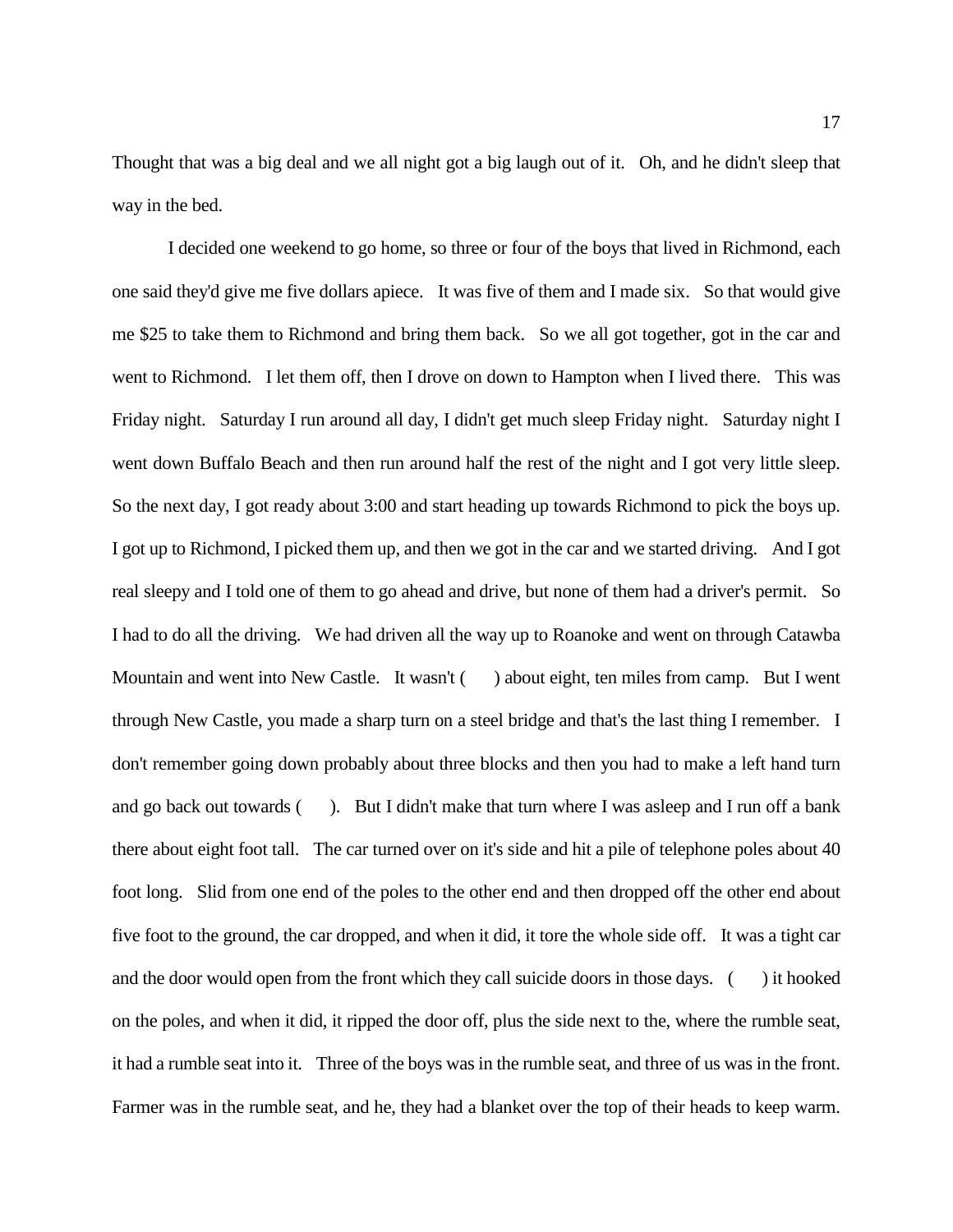And the first thing he said, "What in the hell is going on?" And then when he looked and saw the whole side of the car gone, I think that all three of them was just about ready to faint. There were glass, about the thickness of the glass, square, and about two inches long, that it went in my lip about a half inch, and I pulled that out, spit the blood out, and put my lip over the other lip and held it tight to keep from bleeding and I asked anybody else if they were hurt. Well, we had one fellow there, his name was Fence. And he was just a nervous wreck and we thought he was sick. And we tried to do all we could for him and finally when the car went off of the poles, it uprighted itself.

[tape stops, then starts again] Well, all six still in the car and hadn't fell out. Three of them's in the rumble seat and us three was in the front. And that's when we got to asking anybody if anybody was hurt. Well, Fence was sitting over there near the side where the car was tore up the worst. So we thought he was hurt. The three in the rumble seat had a blanket over their heads, so they didn't even know what was going on. And finally Farmer stuck his head out from under the cover, hollered, "What the hell is going on?" And then we told him what had happened. And when he looked and saw the side of the car, we thought the three in the rumble seat was going to faint.

We got out of the car and looked around and seen what had happened. So finally I got back in the car and I started the motor and the motor run good and everything seemed like it was alright. So we took the part that had got torn off, and put it on a rack on the back of the car, and tied it on the rack, and we all got back in the car and started into town. Well, Fence was the worst one. He was sitting on the outside, next to where the door came off, and David Spain was sitting in the middle, and I was doing the driving. We started back into camp, and when we got to a place about a mile and a half, two miles down the road, we went across the railroad track. And the first thing I know, Spain hollers out and he grabbed his shoulder and I said, "What's the matter?" He said, "My shoulder's hurting terrible." I said, "Well, the only thing I can do is get you in the camp as quick as I can, and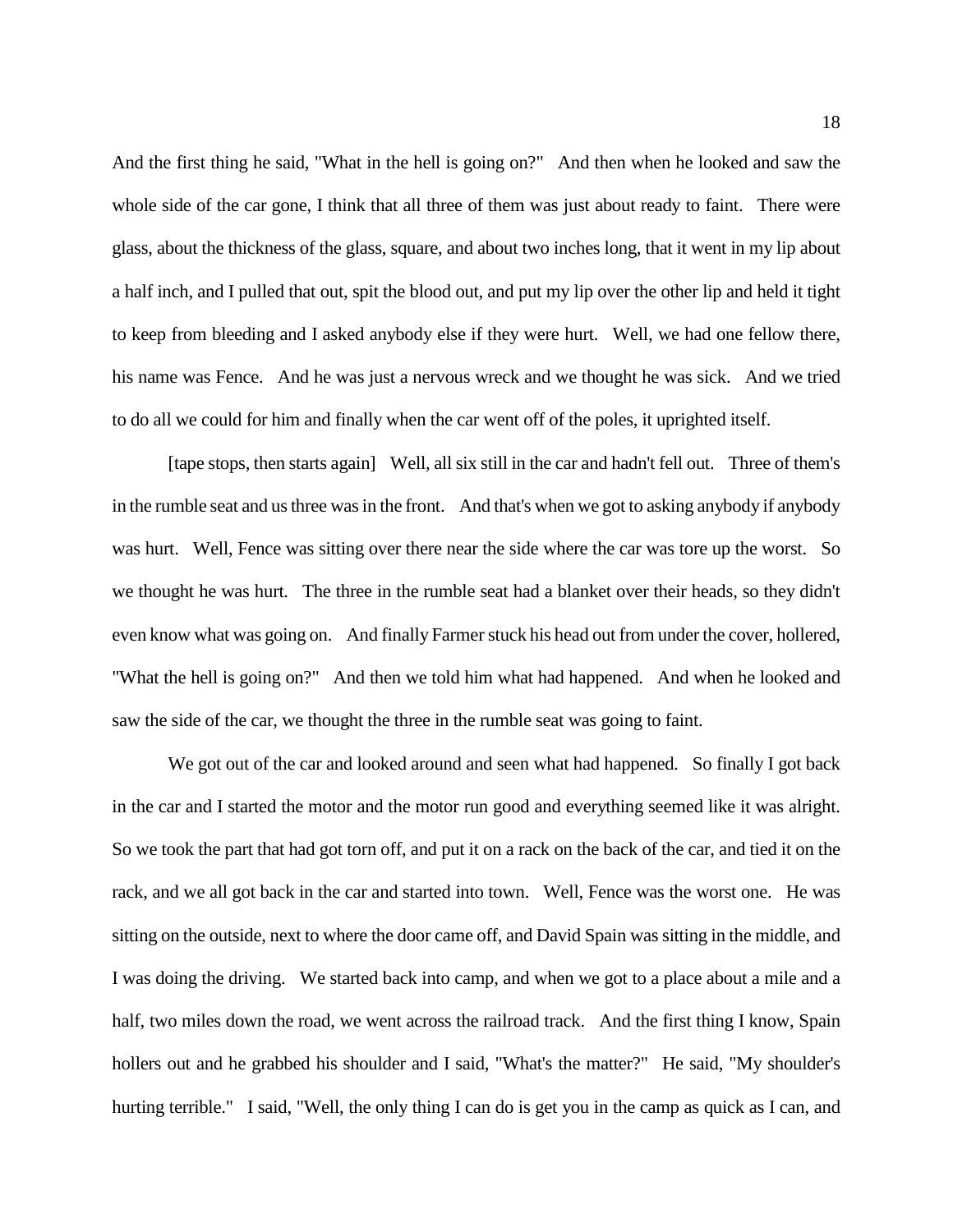let you see the doctor." By the time we got into camp, his pain had eased up and he wasn't hurting, so we drove on into camp and then we all went to bed. This is about 3:00 in the morning. So about 5 or 6:00 in the morning, the pain got hurting him again and he went up to see the doctor. And it had snowed, there was a little bit of ice on the ground. So the doctor asked him what happened and that's what they always did, the boys all stuck up for each other. He said he slipped on the back step and fell out and hit a rock and hit his shoulder on it. That afternoon, when we got back in camp from going to work, he wasn't there. We asked around to see what happened. Somebody said his shoulder was so bad, they had to send him in to Walter Reed Hospital. And he stayed in there about three months. The lieutenant was going around camp, trying to find out, you know, if he'd hurt it any other way, and he asked all the boys if anybody knew anything about what happened to him, they'd like to know. Well, nobody said nothing. The boys was that way in camp, they would sure stick up for each other. So he stayed in there, and he finally came home after three months.

[tape stops, restarts in mid-sentence] . . . old car and one of the mountaineers wanted to buy it. I told him I'd sell it to him for \$35. So I sold him the car for \$35 and he took it, and being a mountaineer, () good in working in wood. The cars in those days had wood framework into them and they had sheet metal on top of it. So he took it all out and he straightened it all out and put it back on there, and you couldn't tell it when he got through. He got it all done except the top and said he didn't know how to make a top. And so I told him, I said, "Well, I can use a sewing machine," I said, "you have a sewing machine?" And he said, "Yeah." I said, "Well, come down here Saturday and pick me up and bring me down there and I'll, if you've still got the old top, if you hadn't burned it," I said, "I can use the old top and make you a new top." So he got some canvas and we took it, the, I went down there with him one Saturday and I took the old top and took the stitches out of it, took it apart. He cut the new pieces and marked it all with a piece of soapstone, we call it. It looked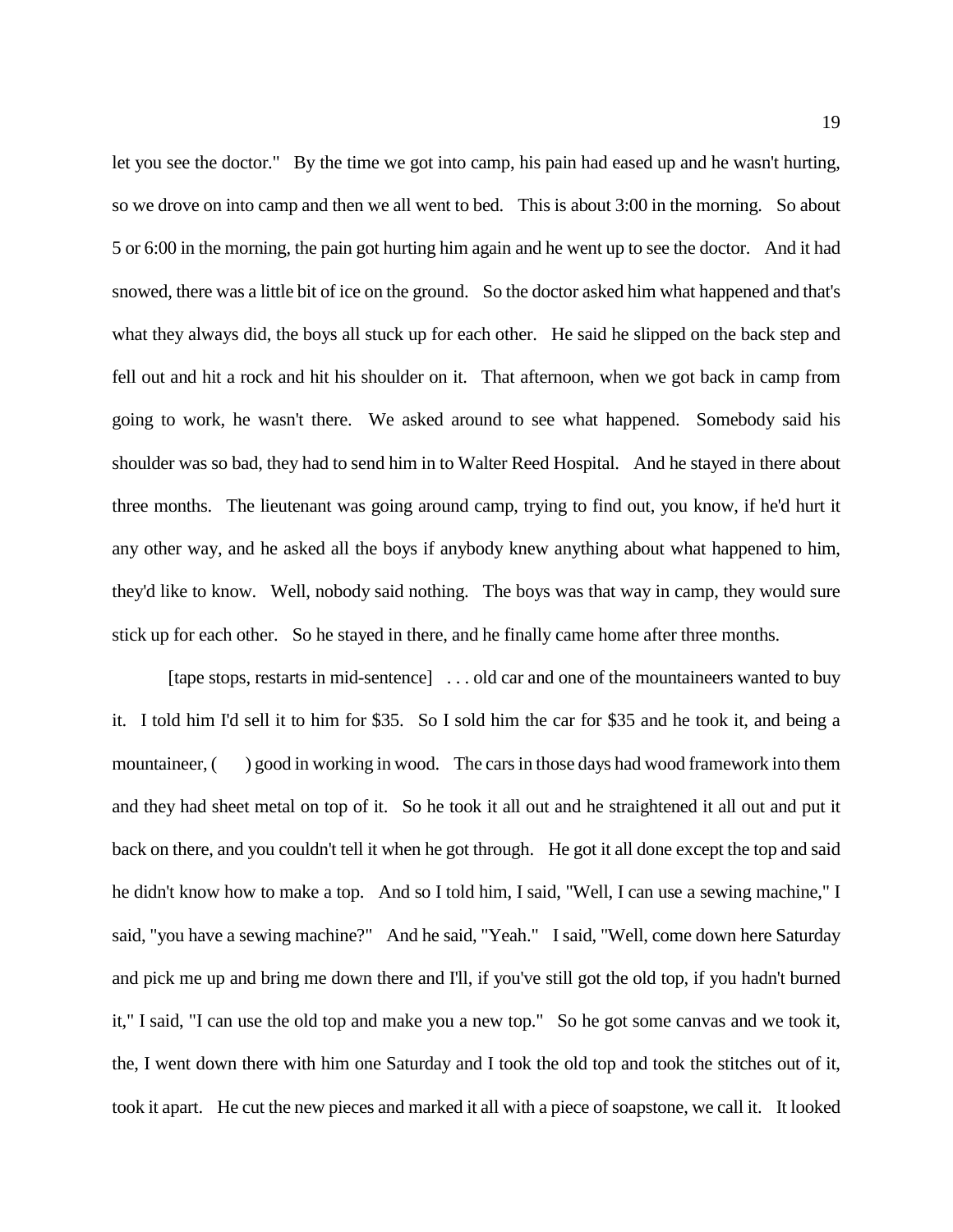like stone, but it was like soap, it would make a mark. And we marked the top all out, cut it out and sewed it on. And we put it back on and the car looked just like it did before. It had Eisenglas in the back, so that didn't break; it wasn't glass like it is today. It was more or less like a plastic, but they call it Eisenglas. He got it all fixed up and he got it fixed up, it looked just as good as it did before. Well, the man had never taken my license off, and never put it in his name. So, it wasn't long after that he come back down in camp one day and want to know if I want to buy it back. And I said, "Why is that?" He said, well, some reason he needed the money. I said, "Well, what do you want for it?" And he said, "Well, if you'll give me the \$35 that I gave you," he says, "I haven't even changed the title," he says, "you can go ahead and take it back." So I give him his \$35 back and I got my car back.

[tape stops, starts again in mid-sentence] . . . any of them said, well, they wasn't going to ride with me any more but they were scared to ride. I told them, I said, "If I get some sleep, it wouldn't hurt anything, but I just can't drive on ()." I said, "I thought one of y'all would do the driving." So ( ) went home that weekend, and David Spain bought a 1929 Trimmer, four door sedan. And they stayed that weekend, and he was like I was. 'Cause they just came from Richmond.

## END SIDE A

#### START SIDE B

But he left Richmond and started coming up to get to Roanoke and after he got to Roanoke, he went across Catawba Mountain and started coming back in camp that way. And when he got down there, he fell asleep. And when he did, I don't what in the world happened or what saved them, but he run off the side of the road. And in those days, they didn't have steel guard rails like they got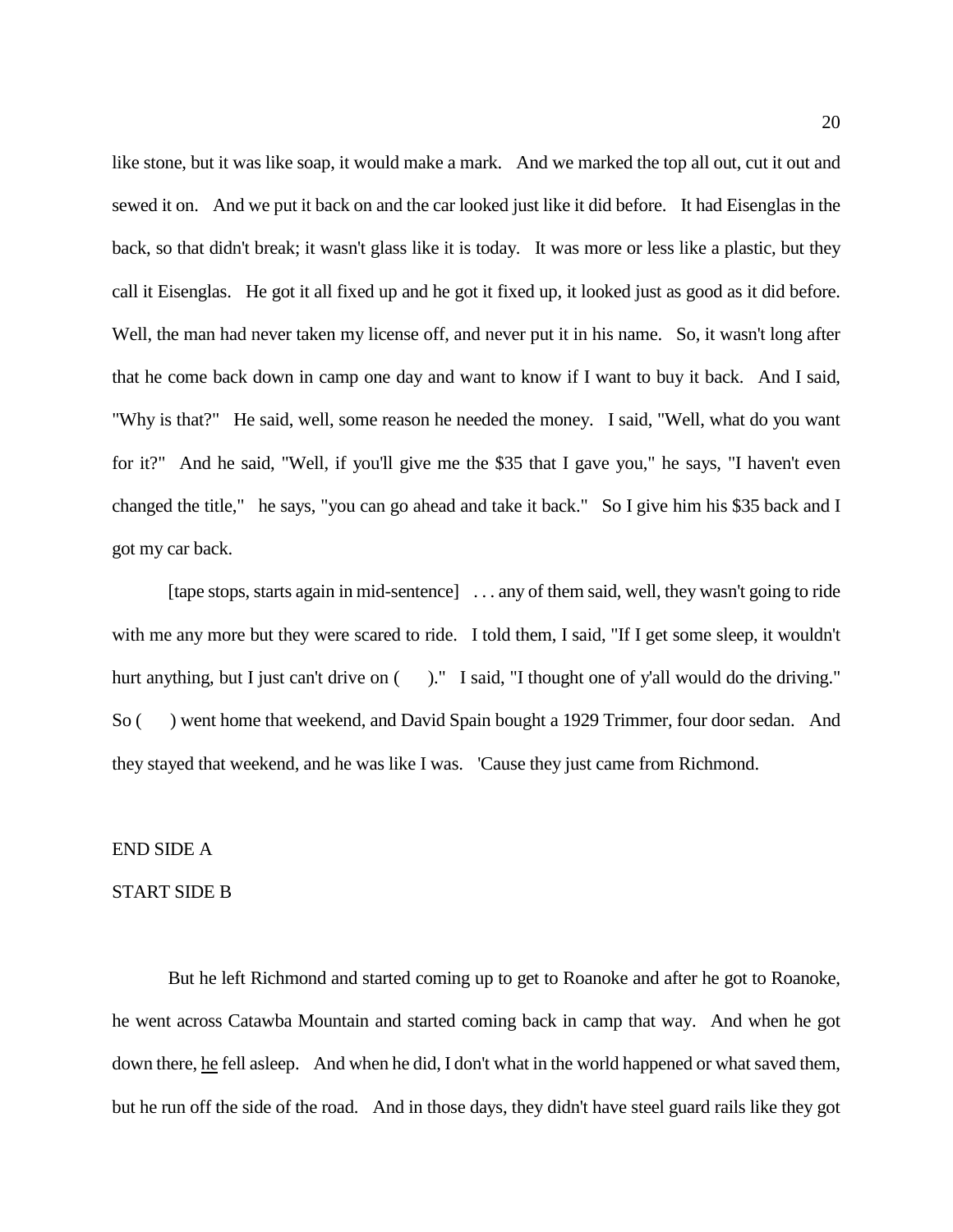now. They would have a four by four post and nail two by sixes on it. And if you hit one of them things with any speed, it just flew up in the air like match sticks and that was it. But one of the two by sixes that was from forming the guard rail, went through the radiator and came underside the hood. Another one went up in through the windshield, hit the rear view mirror, and came out the back door. And the other one, I think it was three or four, one more went in the, where the windshield come some way, and come out a side window. So, I was in the bed sleeping about 2:00 in the morning, 3:00 in the morning and here comes somebody shaking me, says, "Albert, get up." I says, "What's the matter?" He said, "We done had a wreck." And said, "We just got in camp, and we got to get that car away from there." Said, "Neither one of us got a driver's license; before the law gets there." I said, "Well, where are you at?" He told me where he was at, about eight miles we had to go to New Castle, and about four or five miles the other side of there. So I went over there. The only way to get to his car was go through a man's driveway and then drive down his cornfield. Because the corn had all been cut, so it wouldn't hurt anything to drive on it. So I told them, I said, "The stubble is ( ), if I get stuck, you all are going to have to shovel me out." So we went down there, and pulled the two by sixes out of the car. He got a heavy chain and hooked his car to mine. And I turned around and pulled it back into camp.

[tape stops, restarts in mid-sentence] . . . time to check in for the morning without being late for work. The other boys, one of them was, we called him Dumpy, he was real fat. Short, and his name was Farmer. So they all got together and said they weren't going to ride with him any more. They came back, and the next time they wanted to go to Richmond, they rode with me. But the next time I went home, I made sure that I got my sleep at night, before I left to go the next day. I stayed in camp a good while, I was in camp all together twenty-three months. But I went home one time, I started having problems with my car. So I swapped that and got me a '33 [Ford] Fairlane four door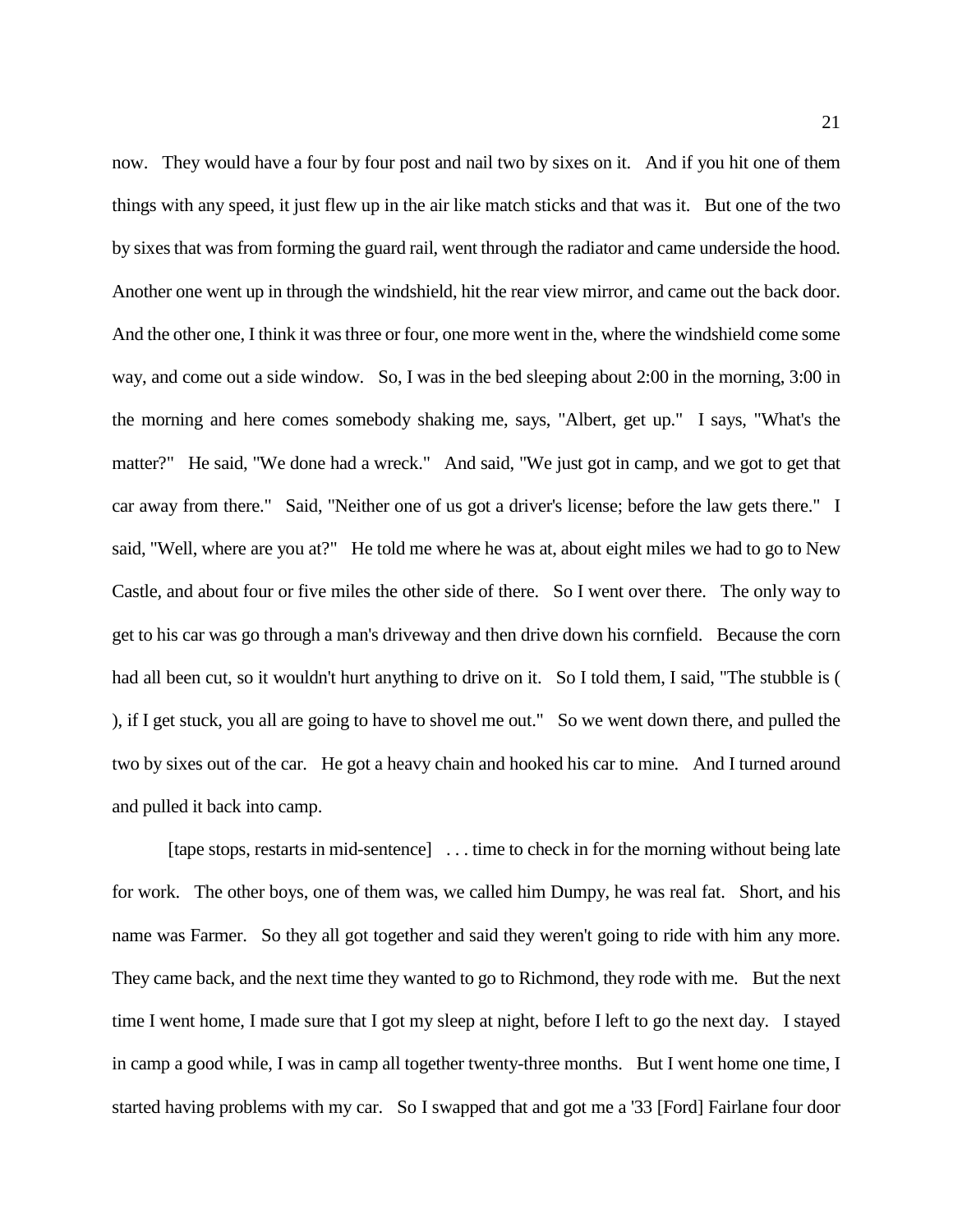sedan. And was using that to go back and forth. [tape stops, when it restarts, quality is extremely poor] After that, I never broke another one. () got us to build wall lockers for the camp down at Appomattox [Court House], Virginia. And like I said, each one of these things took about 200 lockers. And I forgot exactly how many, but we had to ( ) and it would take us two or three months, the three of us, to build these lockers and put them all together. Then they would come down in their truck and so I told them () I said, "Now, if we build these, this is going to be the end of it." I said, "Those boys should have learned like we did how to make them. And we'll be glad to go down and spend a week in their camp and show them how to make the lockers. But after that, they're on their own and have to build their own." I said, "I'm not building any more after this bunch." It went on ( ) after that, and they came back and told us they wanted us to build some more. I said, "Look, just send me () any thing you want. I'll go back out on the road with the men. () I don't want to build any more lockers." I said, ( ). So anyway, from then on, I was sent out to the ( ) to work.

( ) in camp each day, we had a half an hour to get, like we couldn't go in the mess hall and eat without dressing. ( ) half an hour to get our clothes off. So we were supposed to go to work at 7:30, 8:30, I forgot exactly now. But  $($ ) 30 minutes early at 12:00, which would be 11:30, so we could go change our clothes and get our uniform on, before we could eat lunch. Around, in the afternoon, after you ate lunch, you had an hour for lunch and then you had another half hour to get undressed and go to work. Then in the other afternoon, although the other boys didn't get into camp until 5:00, you got off at 3:30 so you could get dressed and get in the uniform for supper.

 $($ ) one of the things we did, they brought deer in  $($ ). The deer would be in crates. ) take the crate out in the ( ) mountainous area on the side of the road, we'd take the crate off the truck. ( ) turn the deer loose. The deer would look at you real funny at first, and then move around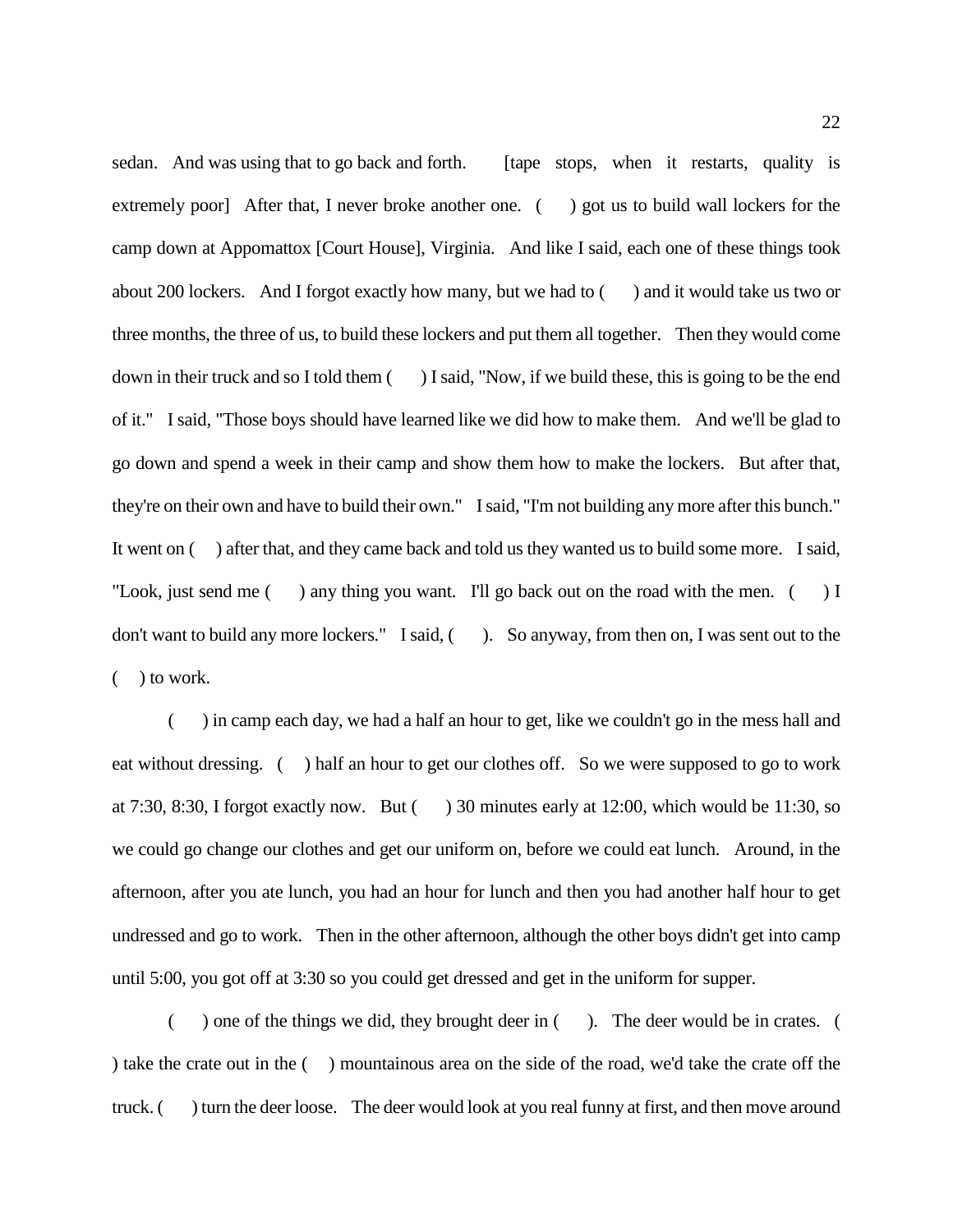a little bit, and finally he'd take off down the ( ) and all you could see was that white tail, flapping in the breeze. He'd be heading ().

( ) great big trucks, like gasoline trucks, and they were filled with fish and water. And they'd give us a five gallon milk can or ten gallon, I forgot what they were, but a regular milk can. And we would open the valves and let these fish and water go into these cans. And we'd fill them about half full of water and fish, walked along the side of the stream and then we'd go in the stream and we'd take about a half a bucket of water and pour it in the container we had the fish in, the milk cans, and then we'd take another half a bucket and gradually add it to it. It'd take about 15 minutes to,  $\left( \n\right)$  up to 30 minutes to put this water in to change the temperature so that it wouldn't  $\left( \n\right)$ shock if you put them in there all at once, they'd probably die of shock.

They would get the fish from a fish hatchery up in Newport, Virginia, I think it was. Up there ( ) New Castle. And they'd bring the deer from somewhere up north and they would bring beaver in, and different animals to turn loose, and to put in the woods, to get the population back up  $again, ($   $).$ 

While I was in CC camp, in this camp, I got a first aid card. And one day while we were at the camp, they ( ) somebody, young girl about 15, 16 years old, come in and told us, well, the deer we had turned loose on top,  $($ ) I believe it was,  $($ ) or somebody. But anyway, we got in the truck and we went down to  $($ ) that was behind our camp. We went down to where the  $($ ) was. ( ) this deer was tied to the fence, and the man was over there bleeding. The deer had gouged him in the leg and tore his leg up right bad. They, the deer was tied to the fence and we asked him what had happened. He said, well, the deer come out

( ) and he had to tie him to the fence. But ( ) was, he was trying to tie that deer, lasso that deer ( ) to kill him. And that was the reason the deer attacked him. We cut the deer loose, the deer took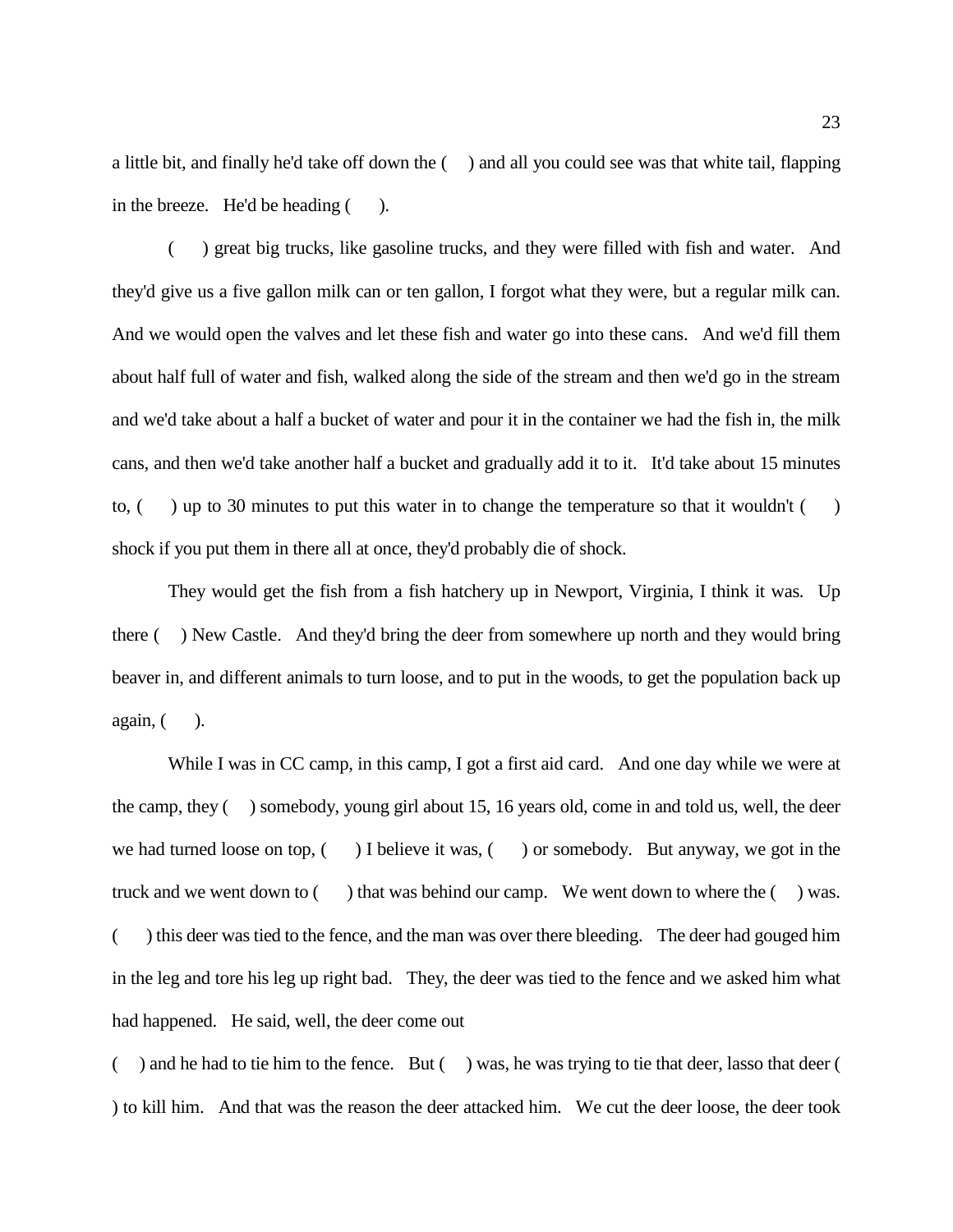off. And we carried him to the hospital in Roanoke.

( $\rightarrow$ ) we'd play on the boys, especially the new boys when they'd come in camp, ( $\rightarrow$ ) this man had two daughters, one was about 18 or 19 years old, one was about 16. And they'd call it () and one of these fellows was going with one of the girls, the oldest one. And he told us, said, "Now, look, you want to come with me." Said, "We'll take you down to this house and we'll all go  $($ )." And what they would do, the boy would go to the house with him, and he would tell them, said, "Now look, () daddy's a brake man on the railway, but he leaves," and says, "He's gone for a week or two at a time." And he said, "If he's not home," said, "it's alright to go with us, but he doesn't want anybody to go with her if  $($ ) young as she is, if he'd there. But he's away this week. And so if he does happen to be there," said, "we'll just run and leave." So two of them left, they was going to see the girls. And when they got down to the house, just as I had planned ahead of time. When they walked up to the door, he knocked on the door and these two girls came to the door. The youngest one was a right pretty girl, both of them was pretty, but this man that was supposed to be their daddy, which wasn't, it was just a ( ) [L.E.M.? Local Employed Man?] in camp, with a shot gun around behind the house. And they had told this boy ahead of time, says, "Now, look, he's got a shot gun, says, he'll kill you. So () happens to be there," says, "the only thing you can do is run," says, "no use pleading with him." And what they would do, they would stand on the front porch and just about that time this boy would jump out from the shadow of the  $($ ) "I told you not to go with my daughters!" Said, "I'm going to kill you!" And he'd take the shot gun and shoot in the air. () running down the river and they'd really take off running. Some of them that they'd take down there would get so scared, they'd die right in their tracks and they wouldn't move. And they would all laugh about it.

When I was in camp this time, I was at New Castle [for a] shivaree (). And what they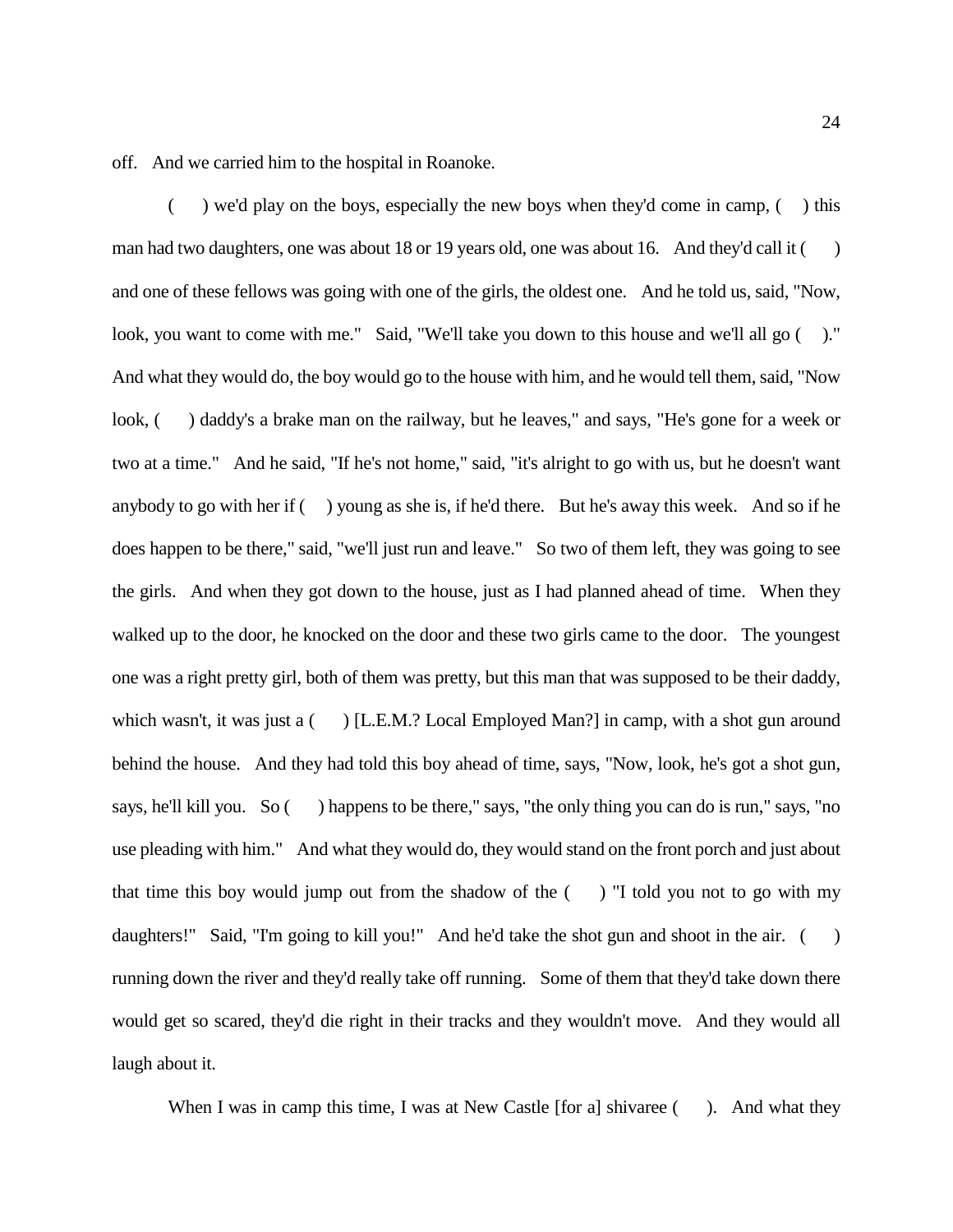would do, when a man and a girl would get married, well, that night they'd let them get in the bed. About 12 or 1:00 in the morning, they would all go to the house with pots and pans and anything that can make a racket, and beat it all in the back yard until they come to the door. Well, we'd make them give us ice cream and cake. If they didn't have ice cream and cake, we'd take the man and put him in the car and hold him down or tie him up or what we had to do, and carry him up in the woods about five miles and take his shoes off and make him walk back to his house. But in this particular case, they had ice cream and cake waiting for us, so they gave us the ice cream and cake and then we left and went back to camp.

When I went out on the road to work, the first time after leaving the cabinet shop, I went to Pott's Mountain. And we, first we cut right of way for the telephone and light line, from one side of Pott's Mountain to the other. We had to cut all the brush off, and took the big brush and bring it back to the edge of the, where the woodland was, and chop it up in pieces and leave the small brush just around it in the right of way. We were to cut from one side to the other. Then the next thing we had to do was make a road to go over the mountain. And to make this road, we had to make what they called then a switchback. And a switchback would be, you'd go up to the side of the mountain, and then make a 180° turn, and come back in the opposite direction. And what they would do, they had bulldozers there, this particular place. The

( ) rocks wasn't solid rock, it was just more or less dirt and gravel-like mixed. And they'd take the bulldozer and shove a space big enough to get up there and work. And then we'd go there with mattocks and shovels and picks and pick all the dirt out, put it in wheel barrows and carry it to the other side of the road and shove it over until we got about, a road about 15 foot wide. Every time you come to a switchback, you'd blow your horn. And if the man on the other side of the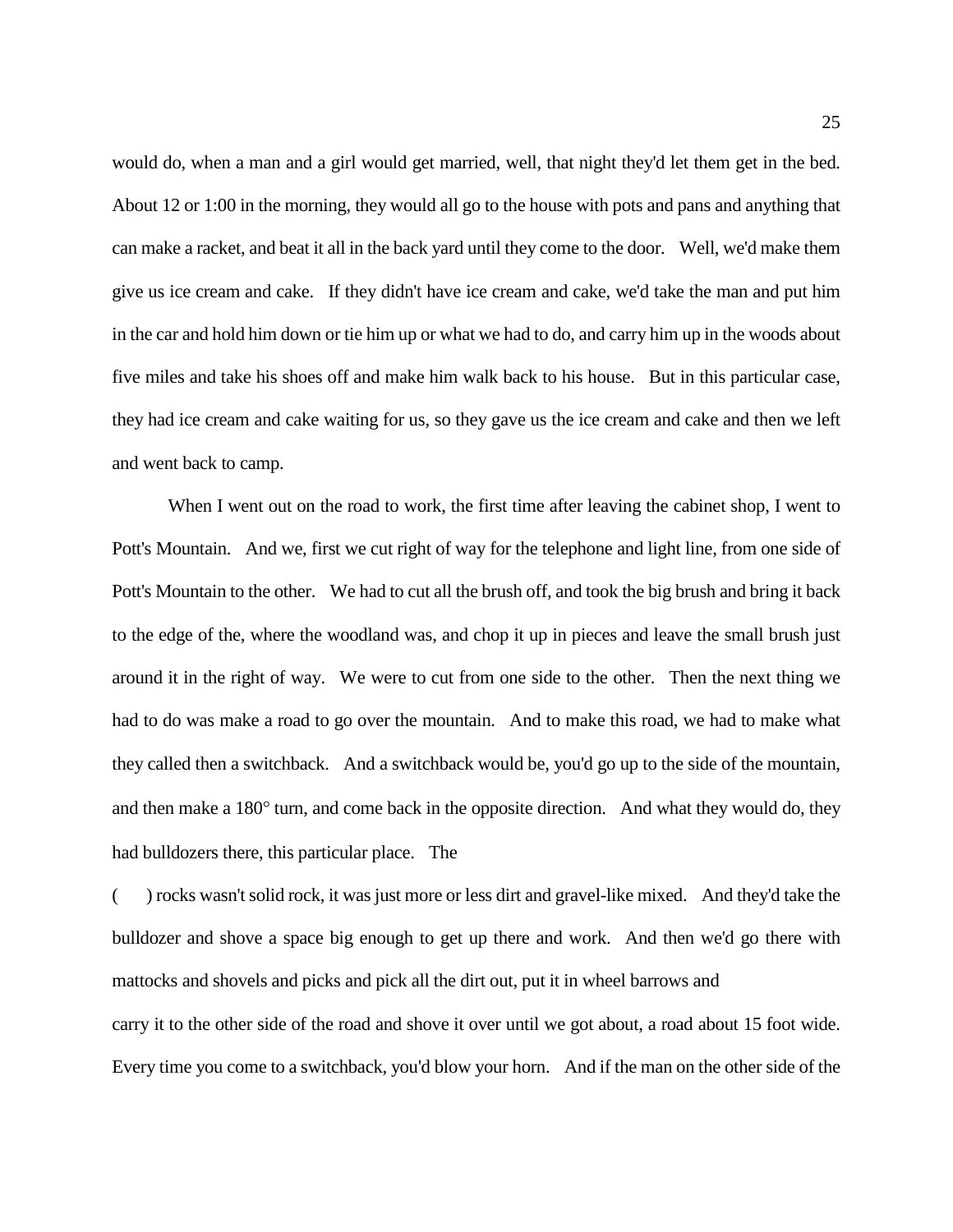switchback blew his horn, they had what we called cut-outs, where you'd made a spot big enough to park a car in. And if you heard a horn blowing, if you were going up the hill, you'd always pull over to one side and let the man coming down the hill pass you.

This bulldozer they had to work on this lot was a big, heavy piece of machinery. And what they had done, they had taken another one of the CC trucks and took a transmission out of another one and put two transmissions in a line to gear down to pull this load. And they could take this thing and back the trailer part of it back into a creek and back it up against a bank and then run the bulldozer up on it and then pull out with this two transmissions. It was geared down so low, they had a throttle on cars in those days, it was on the dash, that you pull out for the speed of the car, or truck or whatever you was driving. Originally they had them on the steering wheel. But they had these on the floor and they had one on the dash, too, that you could pull out. And you could put that in both transmissions in low gear and pull the throttle all the way out and you could walk down the road as fast as the truck would move. But they had to do that to get the power to pull this bulldozer on this big trailer.

We had one boy in camp that must have been about six foot, five inches tall that we called High Pockets. And we would put the younger boys up to go ask him, say, "How's the weather up there?" And they'd go and they'd have to look up to him, where he was so tall, and say, "How's the weather up there?" He said, "I got a telephone up my tail," says, "if you want to call up," says, "if you want to call up, you can find out."

This camp, after we'd go to work ( ) riding home in the back, they'd always sing little different songs. And one of the songs they would sing, "Another day, another dollar, and another day less of this damn holler."

We got together one time and  $($ ) up a little pond behind where the kitchen was, and put us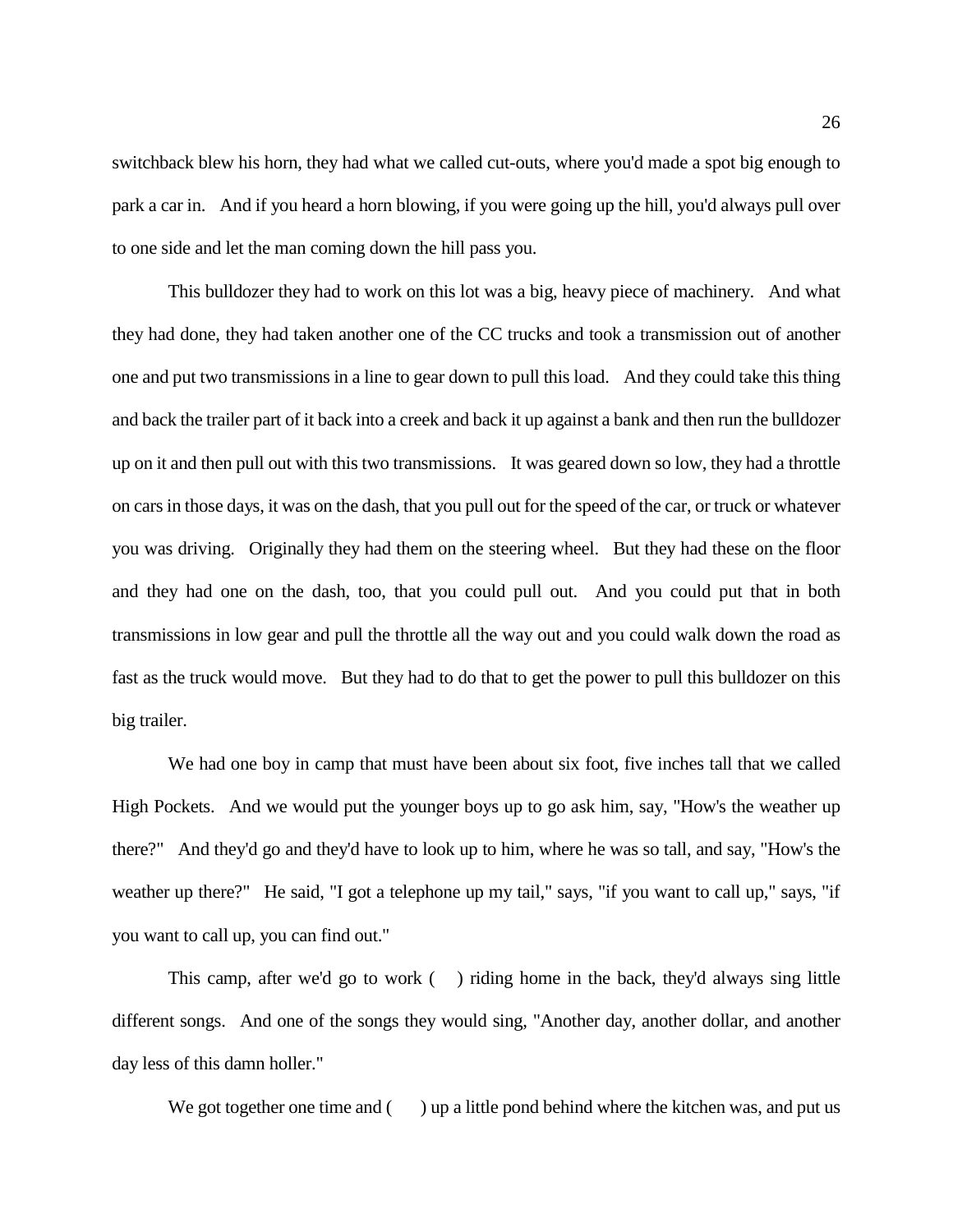some trout into it. And they were just small trout, maybe four inches, three inches long that we caught down in the stream. And we fixed  $($ ) so they couldn't get out. And we kept them in that, every day we'd throw bread or some type of food so that they'd eat. And when they got just about big enough to eat, about 14 inches long, the lieutenant come down there one day and turned them loose and they went down in the Craig Creek where the water was deeper. The stream run into Craig Creek. And we had a swimming hole down there so they, the fish went in there. And that afternoon, all the boys was out there with their lines, trying to see if they could catch the fish.

We had a swimming hole down from camp about a half a, maybe a city block from where the supply house was. And we'd go down there when we'd come in from work, in just, in our shorts or underwear, we'd dive in and take a bath. The pool must have been about nine, ten, fifteen foot deep and must have been about 40 feet long and 30 feet wide. It had a rock cliff up on one side. It must have been about 25 feet tall. So they were all getting up on the rock cliff, diving off, and then daring the others to do it. So I got up on the top of the cliffs and dove off and I turned just enough at the bottom of the rocks, the bottom of the streams and the rocks that I have scars on my body and they were still there quite a few years later.

Later on, we went right into camp, right on the side of where our camp was, behind one of the barracks, and took the bulldozer and shoved big rocks in the stream. And after we got the big rocks in there, we put smaller ones ( ) and put them in place and dammed up a little place. They would take smaller rocks and chink in the cracks. It had a lot of leaks in it but it still did the trick and held the water back. We had a pond there probably 40, 50 feet long and about 30 feet wide, about 9 foot deep.

In camp, they were teaching safety and they showed us pictures of boys who actually got killed. And they were showing them to the men and a still picture  $($ ) to try to get them not to do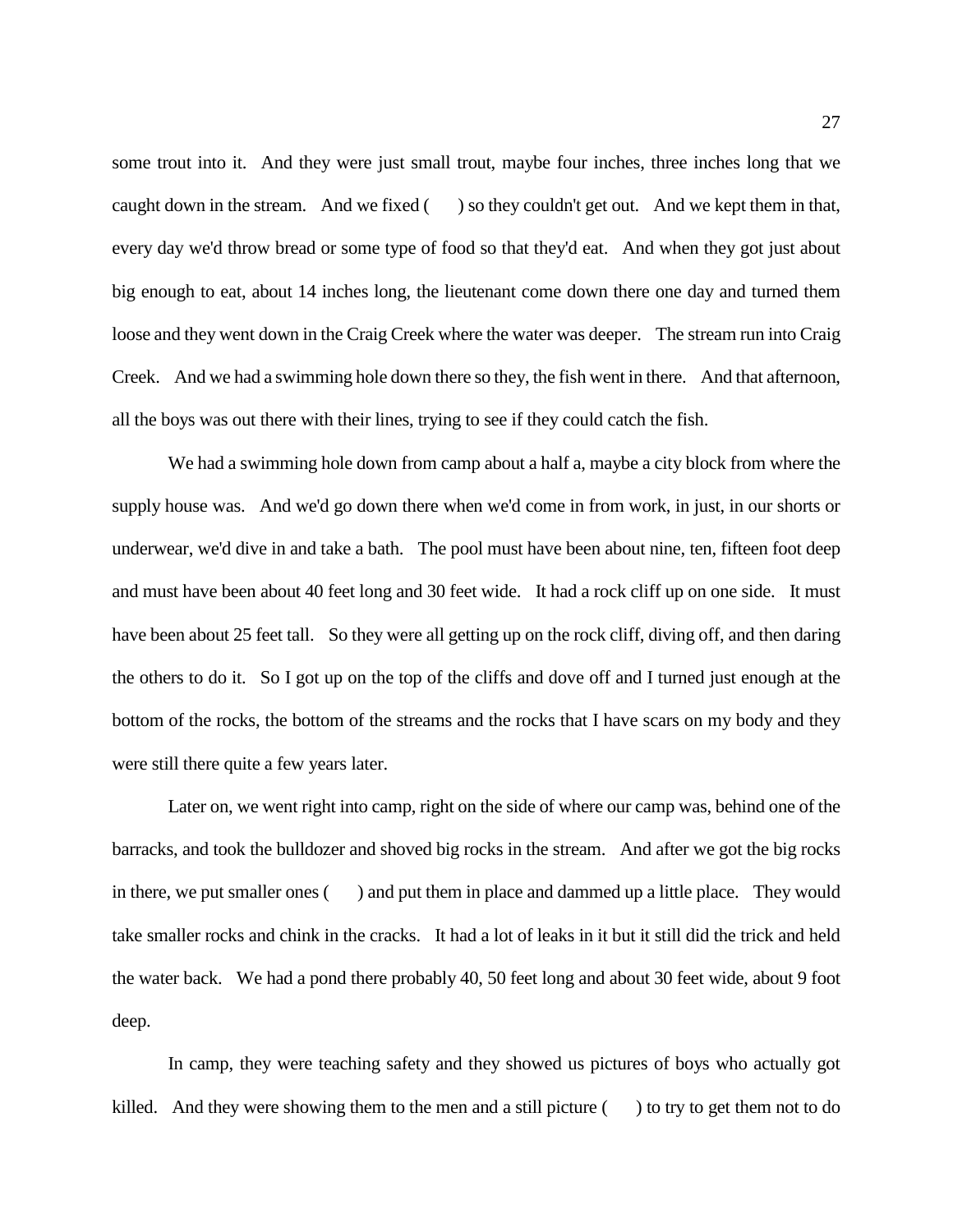the same thing again. One of the boys had a jack and in a truck  $($ ) how to put the jack up. He told the boys, said, "You watch my hand," and said "when I raise my hand up above the hood and raise it, and wave it for you to come ahead," he says, "you come ahead." Well, when they did, the jack slipped and the boy got in between the building it was next to and the truck. And so what he did, he kept waving for the boy to back up. The boy thought he was waving for him to come ahead and took the truck and just kept coming 'til they killed him.

Another boy, this camp was in Hinton, West Virginia, he had a load of dirt and when he went to dump the dirt, he forgot to pull the tailgate where it was, unlatch and let the dirt out the back. So when he raised it up in the air, the dirt was still in the truck. So while he was in the truck, trying to get it down, couldn't get it down, he got out and somehow, not thinking or not knowing what he was doing, he went where the ( ) was and took a plug out to try to get it down. And when he pulled the plug loose, the plug blew out the load of dirt and the body came down and caught his head between the scissors part of the dump, the chassis on the truck and the piece of steel that was under the body of the dump truck. It mashed his head flat. Blood was everywhere. I actually saw pictures of these, that one of the boys that was in camp at the time had taken of.

One thing I forgot while I was going on this, was when me and the little boy was on the bridge, and just before the taxi stopped, he was telling me how bad off they were and they didn't have anything and I just told him, I said, "Look, I got \$3. And what I'll do is give you a dollar and a half and I'll take a dollar and a half." And then later on the taxi cab stopped and picked us up. I'll add that in when I change it.

## END OF TAPE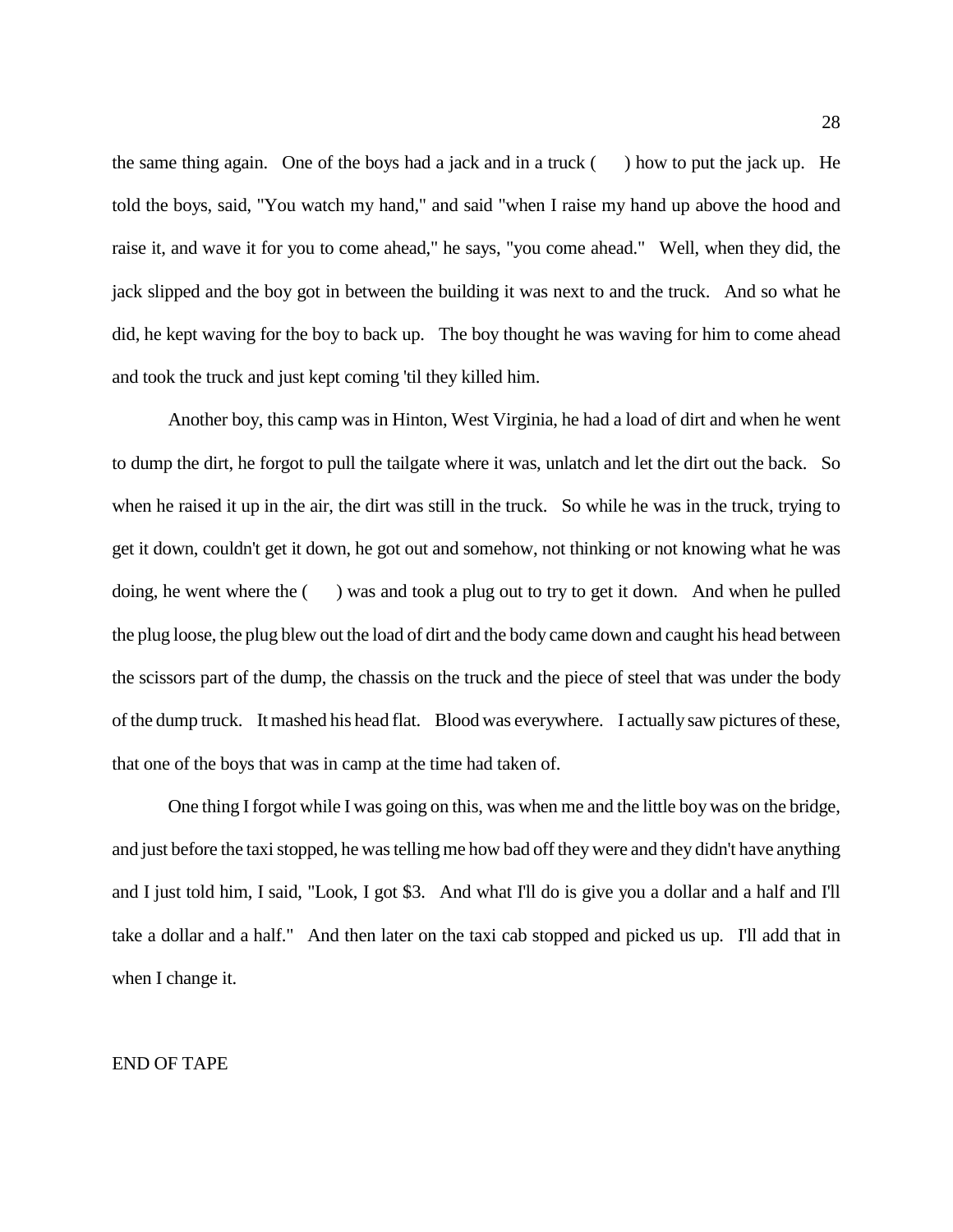Recollections II

by

ALBERT J. "A. J." WILLETT

Transcribed by: Joy K. Stiles

Shenandoah National Park

Luray, Virginia

Original manuscript on deposit at Shenandoah National Park Archives

**NOTICE:**

**The material contained in this oral history may only be used for professional and genealogical research, park interpretive and educational media, and brief quotations in nonprofit commercial publications.**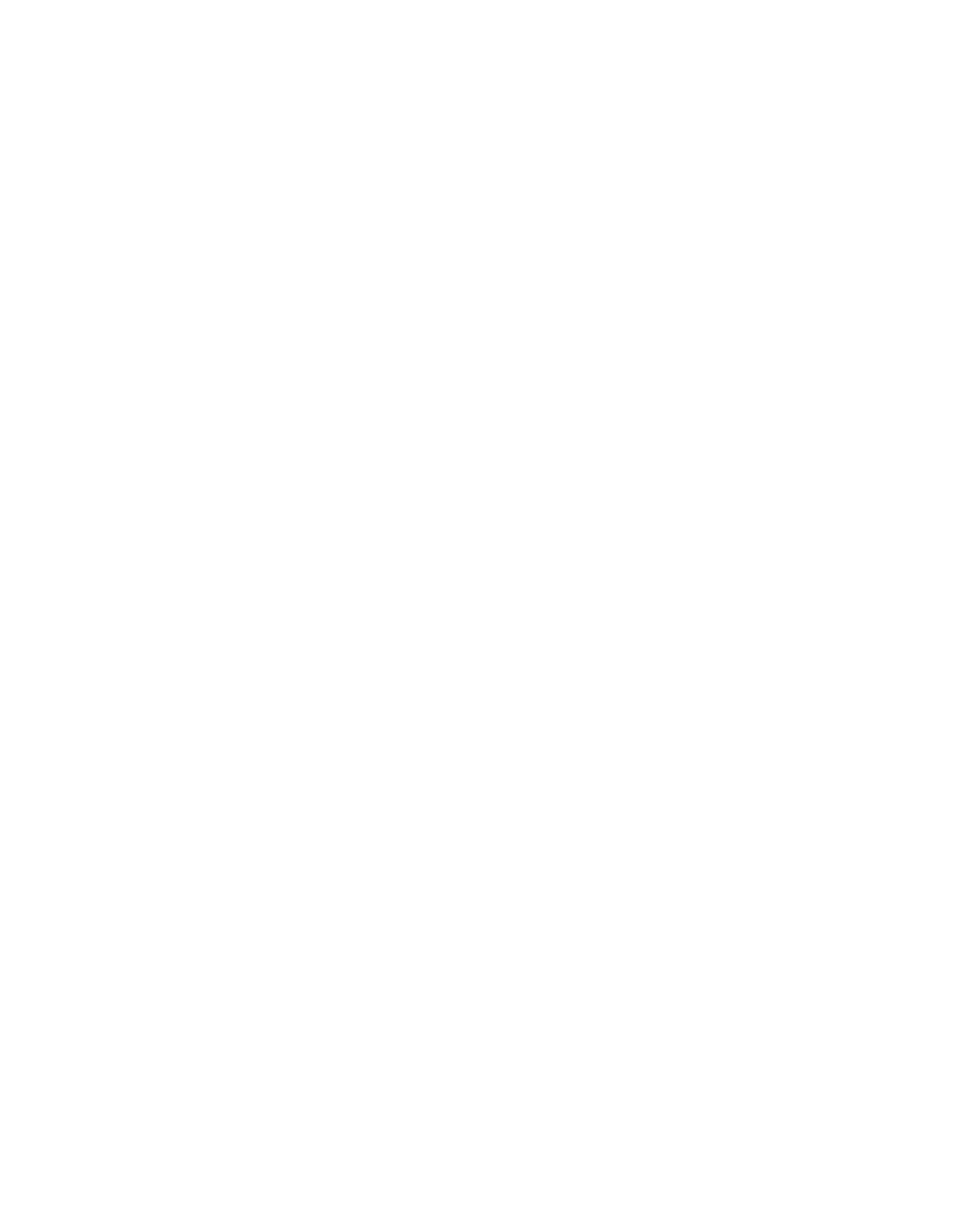# **INDEX**

Recollections II

by

# ALBERT J. "A. J." WILLETT

Transcribed by: Joy K. Stiles

Shenandoah National Park Luray, Virginia

Original manuscript on deposit at Shenandoah National Park Archives

**NOTICE:**

**The material contained in this oral history may only be used for professional and genealogical research, park interpretive and educational media, and brief quotations in nonprofit commercial publications.**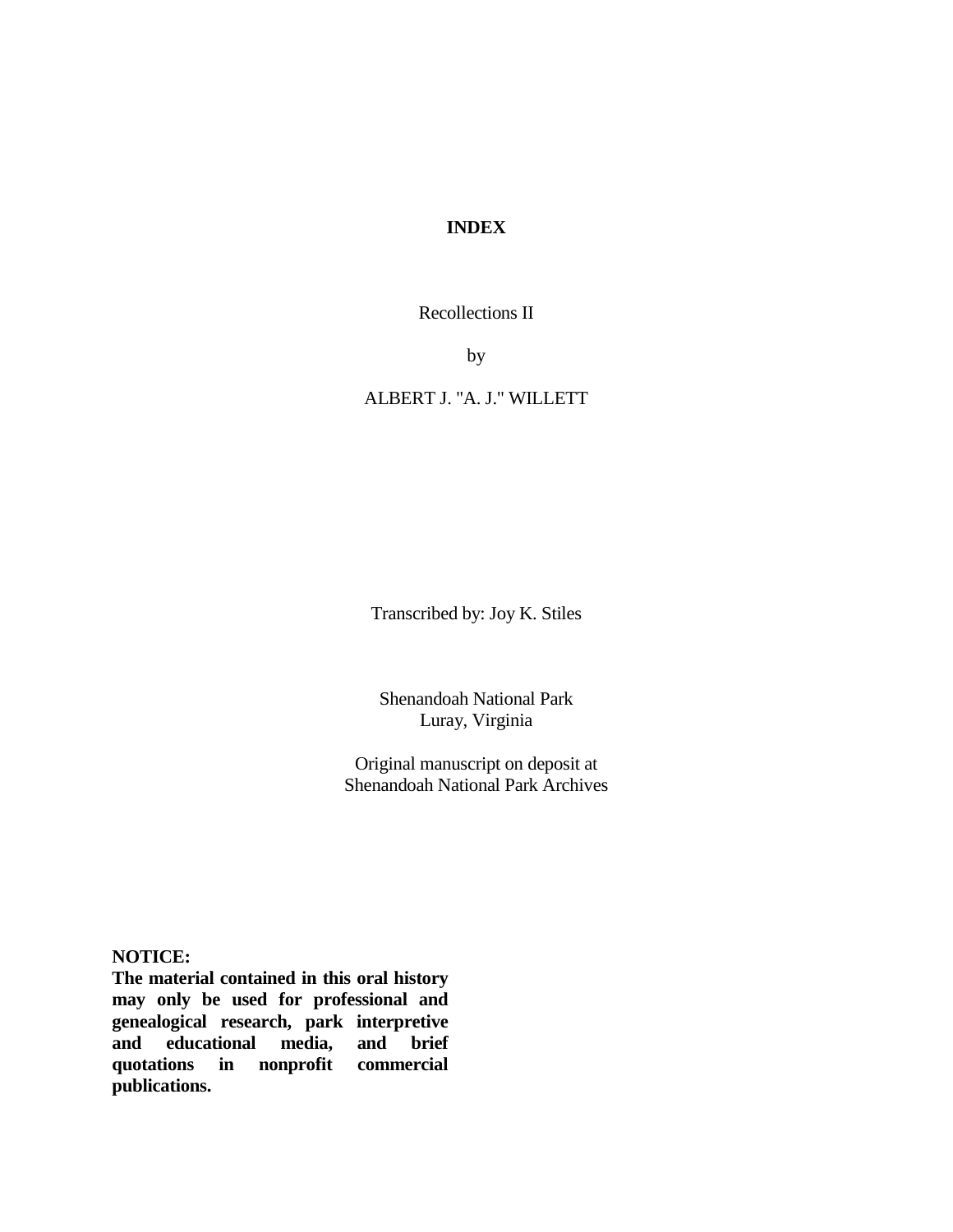#### **INDEX**

Side A:

Albert "A.J." Willett is a former Civilian Conservation Corps enrollee. He was initially assigned to Shenandoah National Park from June, 1935 to April, 1937. This tape is Willett's memories from his second enrollment, when he was assigned to a CCC camp near New Castle, Virginia, west of Roanoke. Willett was at this camp for 23 months.

Willett describes the physical layout of the camp, then tells how he received his first assignment in the carpenter's shop. He tells of some of his carpenter duties, then describes a job the men had laying pipe from a spring to a civilian's home to replace his water supply which had been polluted when the CCC introduced beaver into a pond near his home.

Willett talks about some specific individuals he recalls from camp. He then relates an incident when a truck load of enrollees went into Roanoke one Saturday night and on the way back to camp, met a car on a one lane bridge. Willett recalls when the camp latrine blew up with an enrollee inside, and a few other stories about individuals, including an enrollee who was hurt in the barracks fighting with another enrollee. When the lieutenant questioned how the boy had been hurt, he was told the boy had fallen over one of the wooden lockers that were at the foot of each man's bed. The lieutenant had Willett and others in the carpenter shop make 200 wall lockers to replace all the foot lockers in the camp. They were then told to make another 200 wall lockers for another camp that wanted them.

Willett remembers hitchhiking home and buying a car for \$65. When he returned to camp, he had to hide the car two miles away, as enrollees were forbidden to have cars. He tells how he got some gas for his car by using gasoline they were given to clean paint brushes in the carpenter shop.

Willett recalls more stories about incidents from camp, including one involving a deaf-mute enrollee, camp food, and a trick played on another enrollee. He describes an accident he had while driving 5 other boys back to camp one night. His car was damaged badly enough that he sold it to a mountaineer for \$35. Mountaineer repaired the car and later sold it back to Willett for \$35.

## Side B:

Willett then tells of another car accident a friend of his had.

When the carpentry crew had to make another 200 lockers for yet another CCC camp, Willett vowed he would not make any more. So when they were told to make still more, Willett left the carpentry shop and went out on a road crew. He describes relocating deer and restocking streams with fish. He relates a few more stories about life in and around camp, then tells about putting in a road over Pott's Mountain. After a few more stories, Willett tells of a camp safety course and viewing photographs of CCC boys killed in work accidents.

The tape ends abruptly.

End of interview.

### Key words: